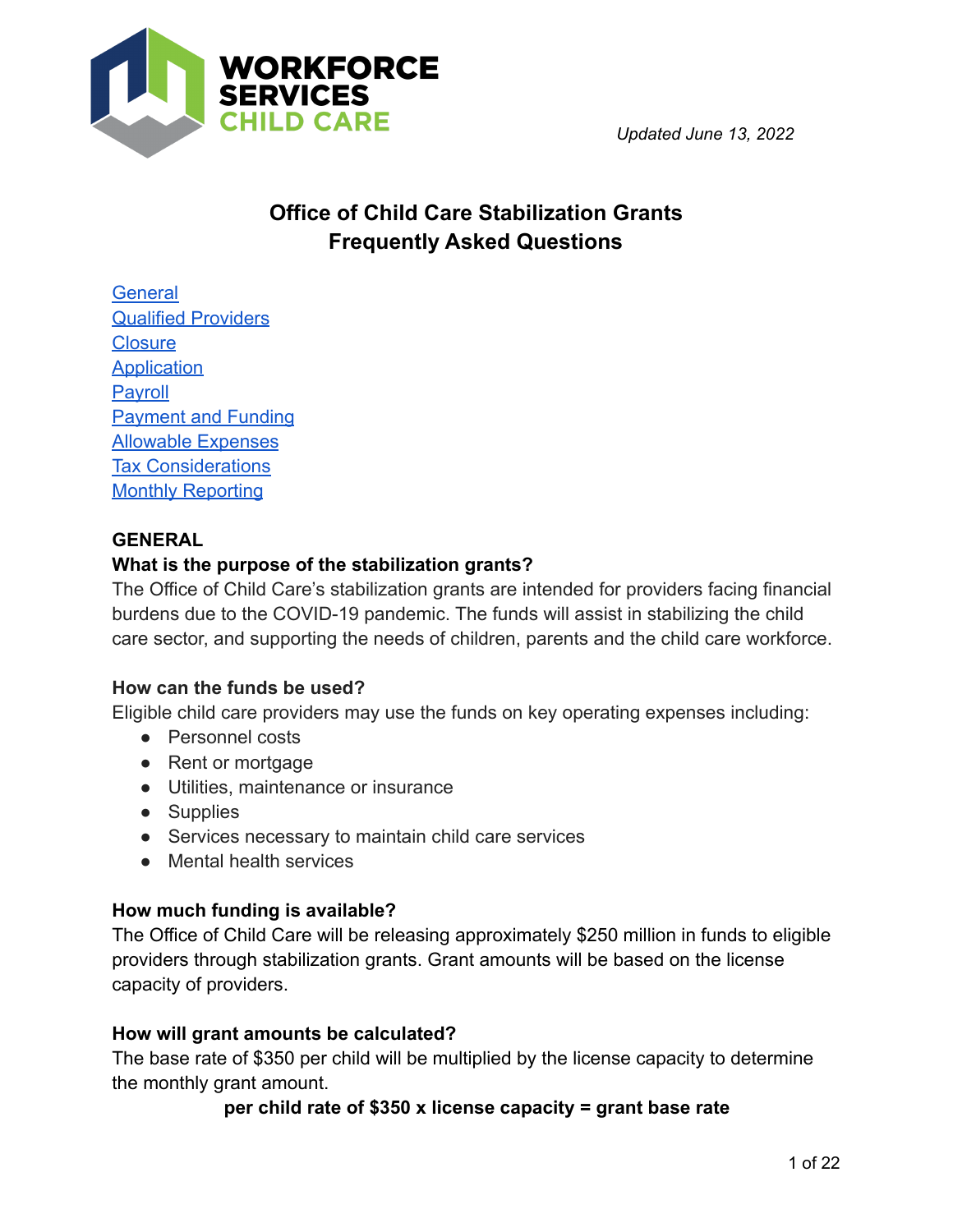If a program is open less than 21 hours per week, their base rate will be reduced by 50%. The minimum payment will be based upon a licensed capacity of 8.

## **Is there additional funding available?**

There will be an enhancement available of \$50 per licensed capacity slot to providers that pay or will pay, upon receipt of the stabilization grant, a minimum of \$15 per hour for over half of their staff.

# **per child rate of \$400 x license capacity = enhancement rate**

## **Why did the Stabilization Grant rates increase?**

Effective May 2022, the base rate and enhanced payment rate have increased. The new rates are \$350 for the base rate and \$400 for the enhanced base rate. While re-evaluating budget projections, the Office of Child Care determined that stabilization grant funding can accommodate an increase in the rate through September 2023.

# **How long do I have to pay staff a minimum of \$15 per hour to maintain enhanced grant rate?**

A provider has 60 days within receiving the enhanced payment to pay the majority (51% or higher) of staff a minimum of \$15 per hour.

# **What is considered full-time or part-time for staff work time and hours that children are enrolled?**

Full-time and part-time hour designations are the same for staff work time and hours that children are enrolled:

- Full-time: 21 hours or more per week
- Part-time: 20 hours or less per week

## **How do I change the email correspondence for this grant so I receive updates?**

Contact your licensing consultant to update agency contact information in our licensing system. Note that the correspondence will be sent to the email address listed in Child Care Licensing and Care About Childcare.

# **We are currently operating at reduced capacity due to COVID-91. Is this considered our current capacity or is the grant award based on licensed capacity?**

The calculation of grant award amount is based upon licensed capacity, with the intent that these funds will help agencies return to full operation levels.

# **If my program is determined eligible but then my license is in the revocation process is my program still eligible?**

Your program is no longer eligible because your program is no longer in good standing during the revocation process.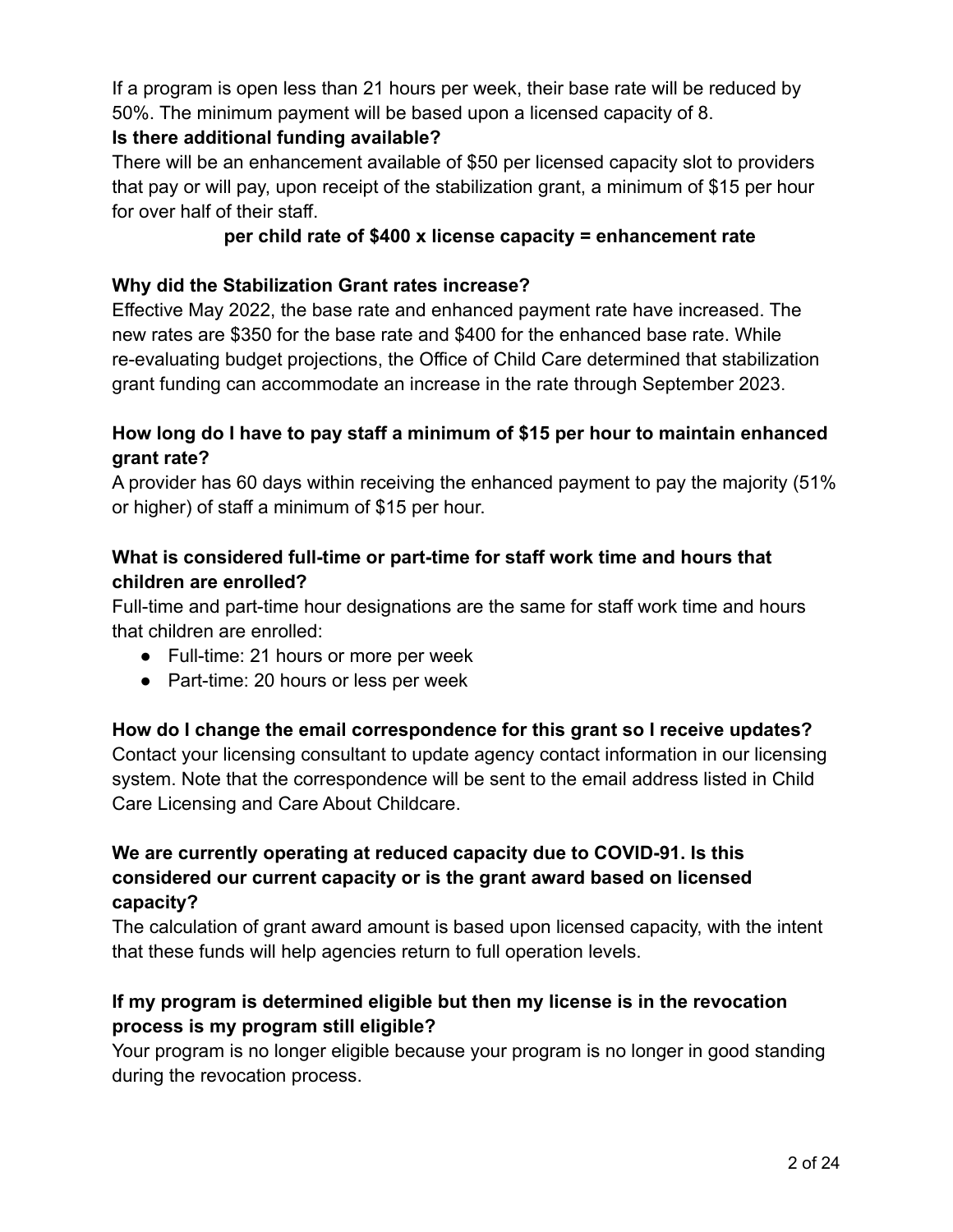# **Do we determine who needs financial help or is there an annual income guideline that we can follow? What is considered "struggling"?**

The provider will provide relief from copayments and tuition payments for the families enrolled in the provider's program, to the extent possible, and prioritize relief for families struggling to make either type of payment. If a provider is unable to provide relief from copayments and tuition payments for all families enrolled in the program, they should prioritize doing so for families most in need of relief and target families earning below 85 percent of the State Median Income.

# **Are providers required to provide tuition or copayment relief to families if they accept Child Care Stabilization Base Grant funds?**

No. Programs are encouraged but not required to offer tuition relief to families. As a condition of this grant, you must certify that you will provide relief from copayments and tuition payments for families enrolled in your program, to the extent possible, and prioritize such relief for families struggling to make either type of payment. To meet this obligation, you must consider whether you are able to provide tuition relief to families with the grant dollars. Tuition or copayment relief would be reported under Goods and Services for monthly reporting.

# **Are all program staff required to be vaccinated against COVID-19 to get stabilization grant funds?**

All program staff are required to follow local, state and federal public health requirements in the fight against COVID-19. However, receipt of a Stabilization Grant does not count as a federal government contractor which would require vaccination.

# **Who can I contact with questions?**

Questions can be sent to [occstabilization@utah.gov.](mailto:occstabilization@utah.gov)

# <span id="page-2-0"></span>**QUALIFIED PROVIDERS**

## **Who is eligible to receive a stabilization grant?**

Providers are required to have been licensed no later than March 11, 2021\*, and meet state and local health and safety requirements at the time of application, being open and serving children during the grant period. Applicable providers include:

- Licensed Centers
- Licensed Family Home Providers
- DWS Approved, License Exempt Center
- DWS Approved, Exempt School Age Program
- Residential Certificate Providers
- DWS Approved, Out of School Time Programs
- Commercial Preschools (effective May 1, 2022)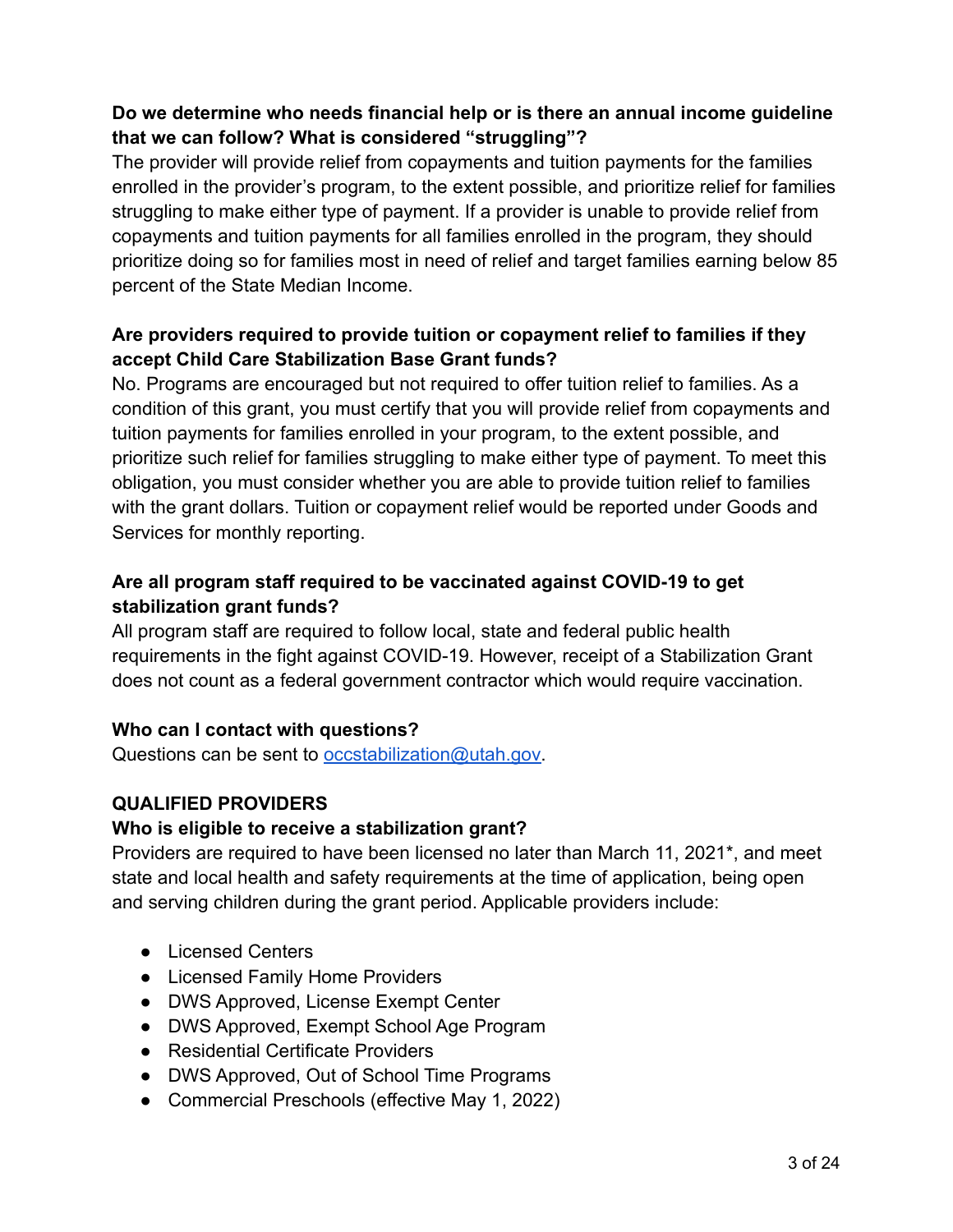\*Effective May 1, 2022, programs licensed *after* March 11, 2021, could be eligible for the Stabilization Grant.

## **When do providers have to be open in order to be eligible to receive grants?**

To be eligible to receive these funds, providers must be operating and serving children at the time of application and must continue to serve children during the entire grant period.

## **Why aren't new programs eligible?**

The ARPA (American Rescue Plan Act) federal legislation requires that to be eligible a child care provider must be licensed, regulated or registered in the state as of the date the ARPA was enacted, which was March 11, 2021\*.

\*Effective May 1, 2022, programs licensed *after* March 11, 2021, could be eligible for the Stabilization Grant.

# **If I purchase a child care program, will their Stabilization Grant funding transfer to me?**

No, a change in ownership would require a new application. As a reminder, since the license would be received after March 11, 2021, we would need verification of the initial license date of the previous ownership.

## **If I sell my program, what happens to my Stabilization Grant funding?**

If a child care program is sold to a new owner, all grant payments will cease upon the change of ownership notification. The previous owner will still need to provide verification of use of grant funds up to the point the business is sold and may be subject to repayment of funds.

## **CLOSURE**

## **What if I am temporarily closed due to COVID-19? Can I still apply?**

Providers who are temporarily closed for up to two weeks (per occurrence) due to COVID-19 may apply for the Child Care Stabilization Grant. Reasons could include:

- Temporary closure due to public health guidance issued by the Utah Department of Health and/or the provider's local public health agency;
- The program temporarily closed days due to the license holder and/or primary care provider having a positive COVID-19 test result or "close contact" exposure.

# **What is the definition of temporarily closed due to a public health emergency, financial hardship or other reason related to COVID-19?**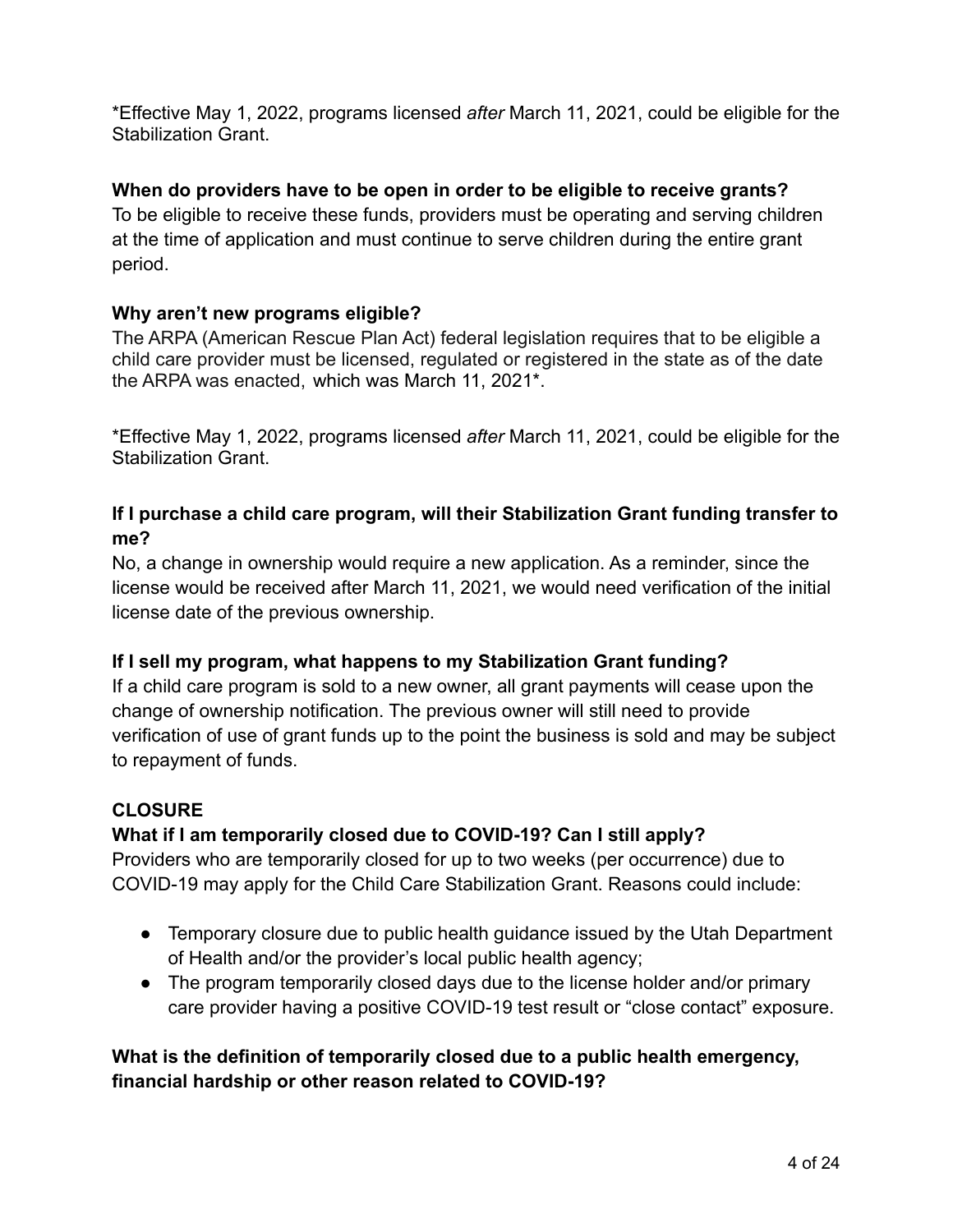Temporary closures should be brief in nature. A facility may have to close to allow cleaning and sanitation time due to an exposure to COVID-19.

# **My program is not currently serving children due to a quarantine order from our local health department. Am I considered closed?**

If your program is generally open and operational, but is not serving children at the time you apply due to a quarantine order, you are considered "open" for the purposes of the grant program as long as the anticipated period of closure is no more than two weeks.

# **My program is temporarily closed or does not care for children during the summer. Does the Stabilization Grant funding end?**

- If your program temporarily closes for the summer and does not care for children, you may continue to receive Stabilization Grant payments for administrative expenses within allowable categories. Examples may include:
	- Professional development and training for staff
	- Mental health support for staff
	- Facility maintenance and improvements
	- Rent, utilities and insurance
	- Goods and services

If your program will be closed for the summer month(s) and you will not have expenses in the allowable categories you must notify of your program closure by emailing [occstabilization@utah.gov](mailto:occstabilization@utah.gov) the expected date of closure and anticipated return date.

Failure to notify the Office of Child Care in a timely manner will result in overpayment or recoupment of payment.

# **My program is permanently closed and I am not planning to reopen. Am I eligible to receive the Stabilization Grant funding?**

Any program that has closed permanently - meaning their license or approval to operate has been withdrawn - is not eligible to receive grant funding.

## **If I decide to close permanently, do I need to give the money back?**

Programs that permanently close are expected to notify [occstabilization@utah.gov](mailto:occstabilization@utah.gov) prior to their date of closure. Funds received prior to the date of closure may be used for approved expenses, including making outstanding rent, mortgage, utility, and/or insurance payments or severance payments to staff. Any funds received after the date of permanent closure will need to be returned to the Department of Workforce Services.

## **If my program closes, will I have to pay back funds?**

If your child care program closes, you must return any unspent funds.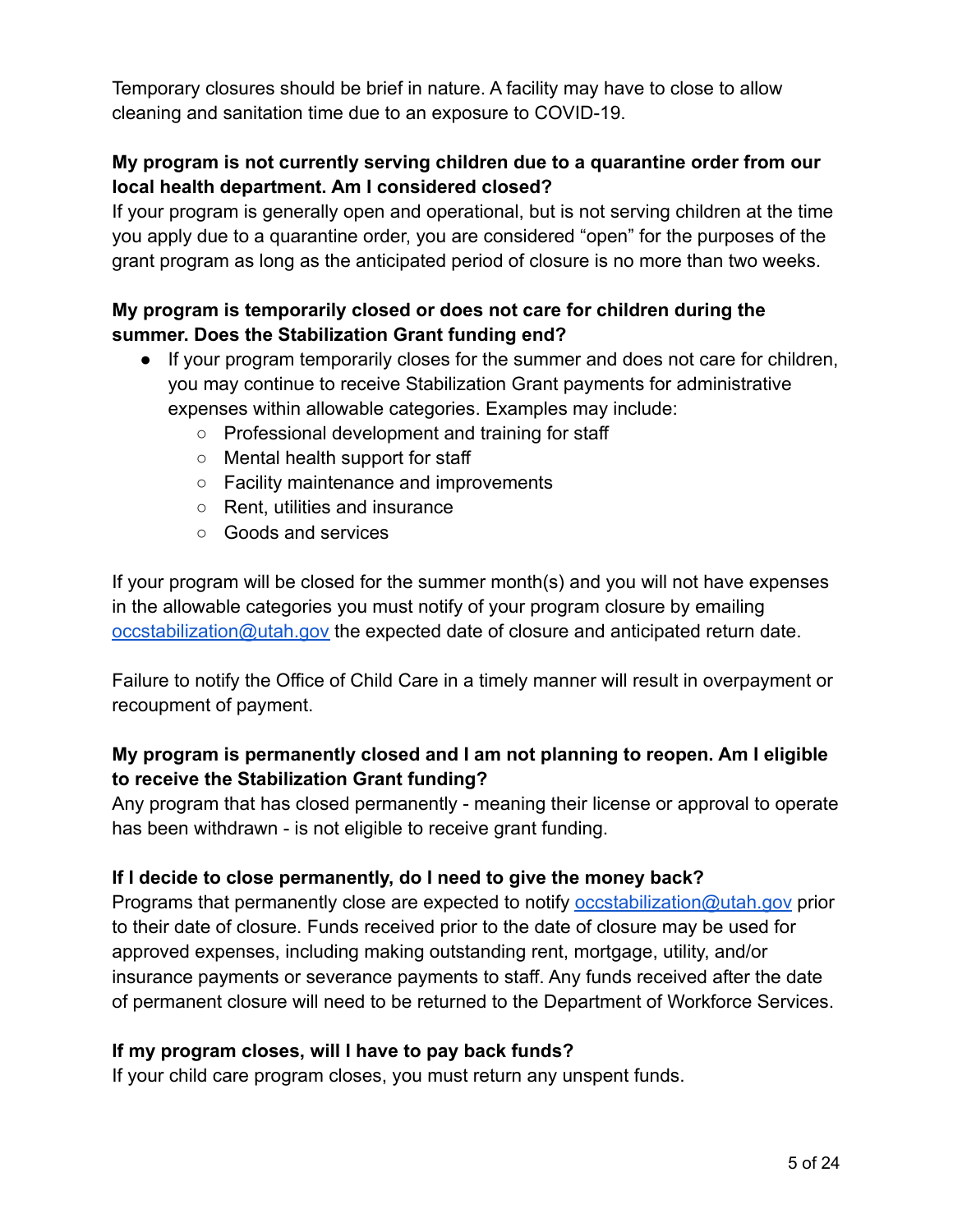# <span id="page-5-0"></span>**APPLICATION**

## **Where can I apply for a stabilization grant?**

Applications available on [careaboutchildcare.utah.gov](https://careaboutchildcare.utah.gov). Information about the grant program, including a link to the application portal and instructions on how to apply, is available at [jobs.utah.gov/covid19/covidocc.html](https://jobs.utah.gov/covid19/covidocc.html).

For your convenience, portions of the application have been pre-filled with information from the child care licensing database. To verify and to complete the remaining required application fields, you must have the following information:

- Information about your facility, including the number of children currently enrolled; if you were a recipient of the Operations Grant; if you have an outstanding overpayment for the Operations Grant or Subsidy payments.
- Your facility's operational status, including whether you are open or temporarily closed and estimated monthly expenses in areas where Stabilization Grant funds are allowed.
- A plan to show how you will maintain sustainability of your program after the Stabilization funds are no longer available.

#### **Can I fill out a paper application?**

No, paper applications are not accepted. All applications must be completed online through [careaboutchildcare.utah.gov.](http://www.careaboutchildcare.utah.gov)

#### **Is the grant application available in languages other than English?**

Yes, the application can be translated into other languages using the Google Translate the Page service.

## **Is there a deadline to apply for this grant?**

Yes. The deadline to apply is July 31, 2022, by 11:59 p.m. Applications may close prior to that date pending funding availability.

## **What is the timeline for the distribution of funds?**

- December 1, 2021 applications available
- January 2022 monthly stabilization grants begin
- April 1, 2022 monthly reporting begins
- Jun 30, 2022 **increased grant payments due to increased licensing capacity will no longer be approved**
- July 31, 2022 applications close and enhanced base rate opt-in not allowed
- September 6, 2023 final payments made

## **What documentation is required in the grant application?**

● W-9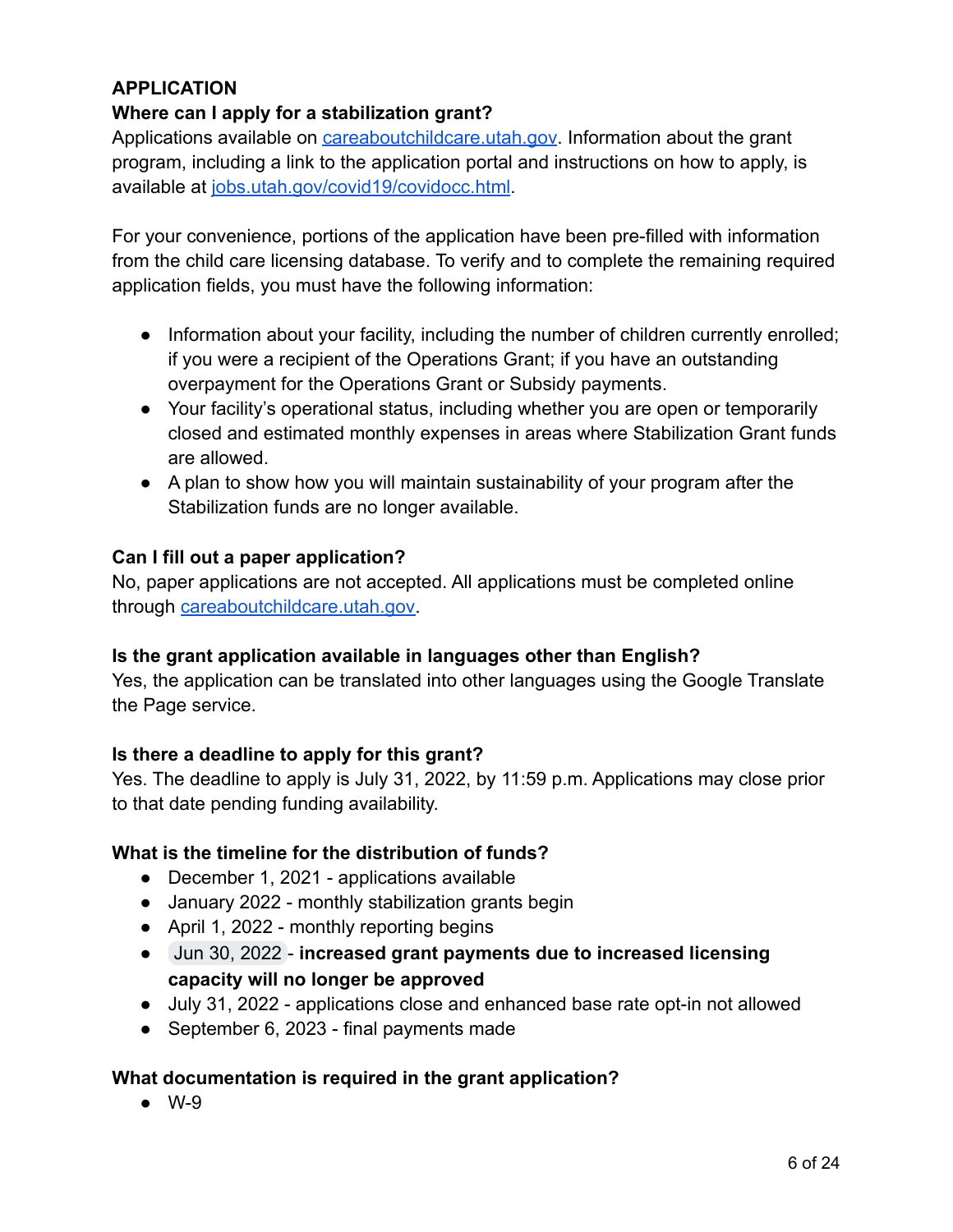- Payroll report
- Liability Insurance with DWS as a certificate holder and required limits
- Current capacity and enrollment data
- Stability plan

## **Do I have to upload any documents as part of my application?**

Yes, you are required to upload documents to submit your application.

#### **What documents are required to be uploaded with my application?**

- Copy of your program's W-9
	- $\circ$  The business name and address must match the information provided to the IRS as well as your Child Care license information; form must be signed and dated.
- Copy of Liability Insurance for your program
	- DWS needs to be added as a Certificate Holder to your policy. DWS must be notified if you cancel the insurance. Address: Department of Workforce Services, 140 East 300 South, Salt Lake City, Utah 84111.
	- The insured party name for the certificate of insurance must match your program/organization name in which you are applying for the grant.
	- Liability insurance amounts are based on provider type:
		- Centers: \$1 million per incident and \$3 million aggregate
		- Family Child Care (Licensed for up to 16 children): \$1 million per incident and \$2 million aggregate
		- Family Child Care (Licensed for up to 8 children) and Residential Certificates: \$500,000 per incident and \$1 million aggregate
- Payroll documentation (see Payroll FAQ for more information)

## **Will I need to verify payroll for my staff?**

Yes, you must verify and upload payroll documentation that verifies hourly wage or salary for all individuals associated with your program according to Child Care Licensing records.

# **What happens if the W-9 information does not match my Child Care license information?**

You will receive a request for further documentation with the correct information.

## **Why do I need to provide my W-9 as a part of the application?**

The Internal Revenue Service requires the Department of Workforce Services to obtain a Federal Employer Identification Number to report what is paid to issue a Tax Form 1099.

## **How long will it take to receive a decision?**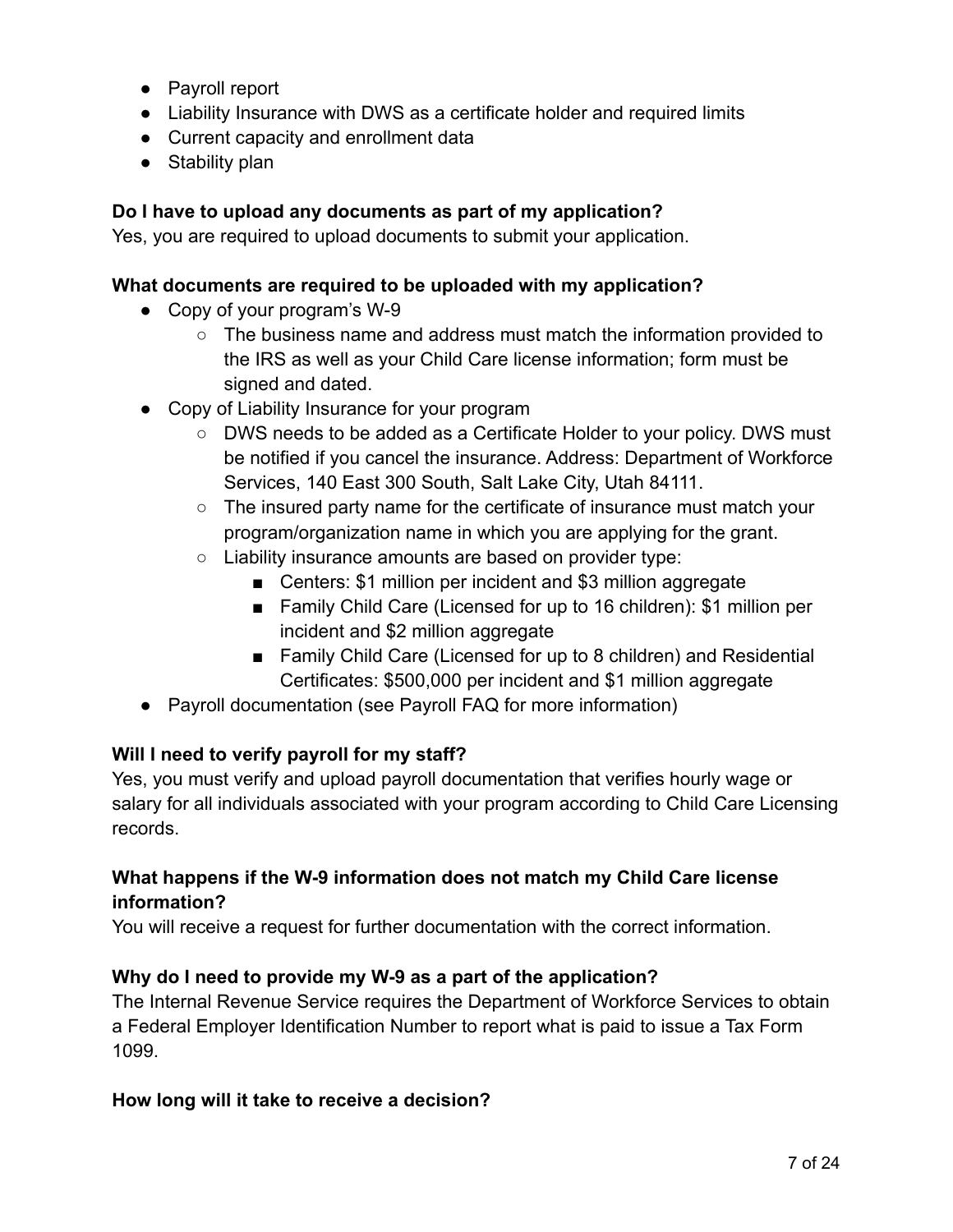Applicants will be contacted within 30 days about their application.

## **If my application is not approved will I be informed about the reason for denial?**

Yes, a notification email regarding application decisions will provide the reason(s) your application was not approved.

#### **How will the stabilization grants impact operations grants?**

Operations Grants ended December 31, 2021. If you received an Operations Grant, your first stabilization grant payment may be adjusted if you received a Stabilization Grant in December.

#### **How can I check the status of my application?**

You can check the status of your application anytime by clicking on the Child Care Stabilization Grant tile for your program(s) on **careaboutchildcare**.utah.gov.

#### **How will I know if my application has been approved for payment?**

You will receive an email at the email address associated with your Care About Childcare account. You can check the payment amount approved by clicking on the Child Care Stabilization Grant tile on [careaboutchildcare.utah.gov.](http://www.careaboutchildcare.utah.gov)

#### **How will I know my application was submitted correctly?**

After submitting your application, you should receive a confirmation page indicating your application submitted successfully. It will show the status and provide an application ID. If you go back to a blank application, the application did not submit and will need to be submitted again. Try changing the document upload format to a photo format, such as .jpg or .png.

## **What happens after I submit my application?**

After submitting your application, you should receive a confirmation page indicating your application submitted successfully. It will show the status and provide an application ID. Workforce Services staff will review your application and reach out to you if additional information is needed to process your application.

## **Can I make changes to my application after it has been submitted?**

No. Please read each question on the application carefully and review your answers before submitting. Once the application has been submitted, it will not be available to edit. If you have concerns about the answers on your grant application, email [occstabilization@utah.gov.](mailto:occstabilization@utah.gov) Remember this application requires you to legally attest that everything entered is correct to the best of your knowledge.

#### **If I am eligible and apply for a grant, am I entitled to receive the grant?**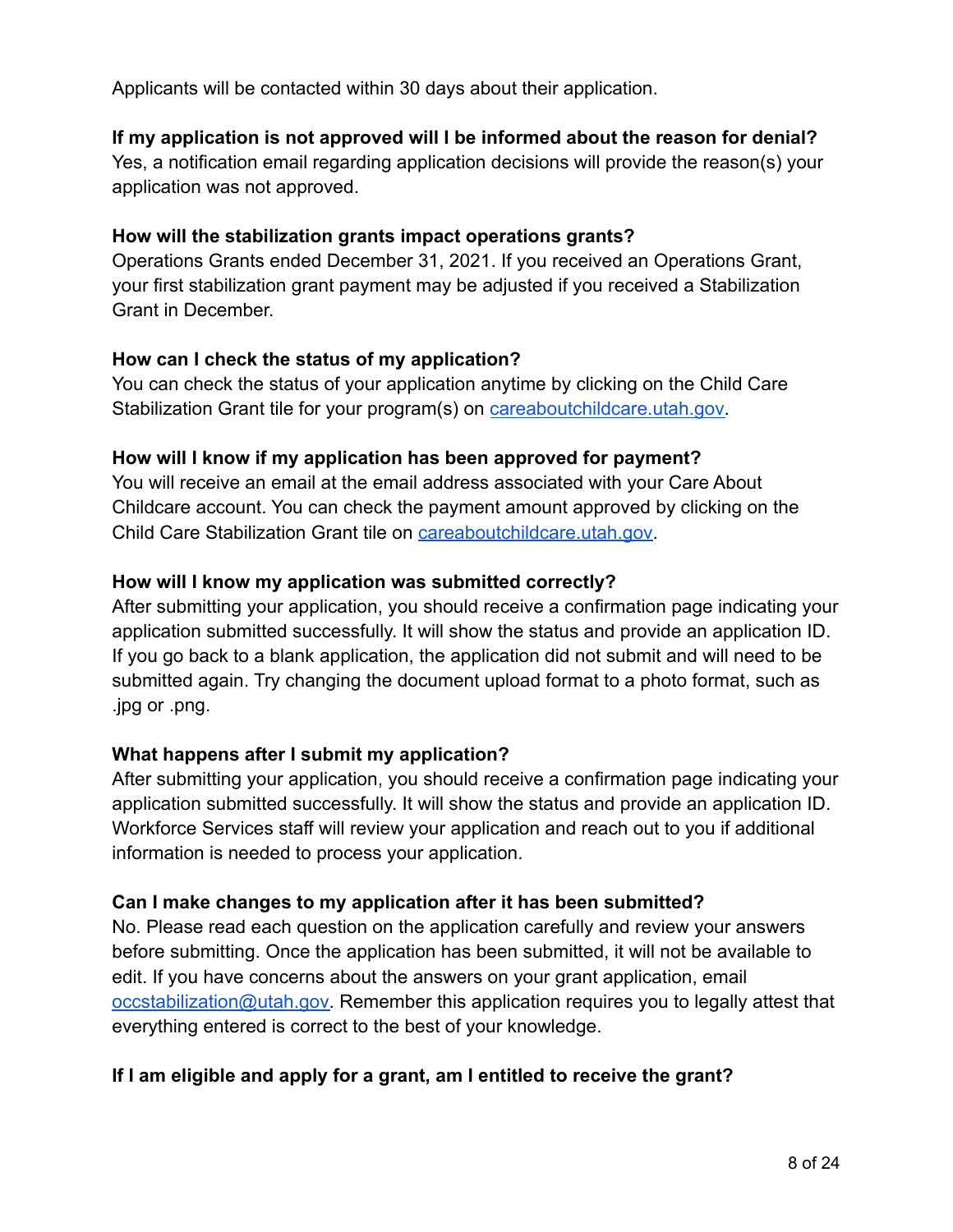The Child Care Stabilization Grant is not competitive. All providers that are eligible and apply should receive a grant. The Child Care Stabilization Grant is a formula grant, meaning awards are determined based on the federal funding priorities for this program. Awards are distributed to all programs that meet eligibility criteria and submit a complete application.

# **Can I apply multiple times?**

No, there is only one grant per eligible applicant. Only those applicants who are applying for multiple child care sites/locations may submit multiple applications.

# **Can anyone complete the grant application?**

Individuals with the Child Care Licensing role of Owner or Director are eligible to complete the application. If you do not see the Child Care Stabilization Grant tile under Grants in Care About Childcare, review your roles with Child Care Licensing. Please note that the person completing the application is certifying the child care provider will meet the funding requirements.

## **My program's license capacity is not correct in my application for my current capacity. What should I do?**

The License Capacity listed in the application is pulled directly from Child Care Licensing. If the capacity listed in the application is not correct please contact your licensing specialist.

## <span id="page-8-0"></span>**PAYROLL**

## **What is payroll documentation?**

- Sole proprietors should provide a copy of the Schedule C tax document to verify their tax filing status.
- Home Family providers should include the total amount you pay yourself, if allowed.
	- Examples of documents needed for reporting of salaries for family child care providers:
		- Provide a document showing your calculation for your monthly salaries as follows including hours worked per pay period or week and hourly wage.
- Child Care Center or large businesses
	- Examples of documents needed for reporting of salaries for child care centers or large businesses for showing hours worked, hourly wage, gross pay for each individual associated with your program in Child Care **Licensing** 
		- Payroll records
		- Staff bonuses
		- Venmo records and verification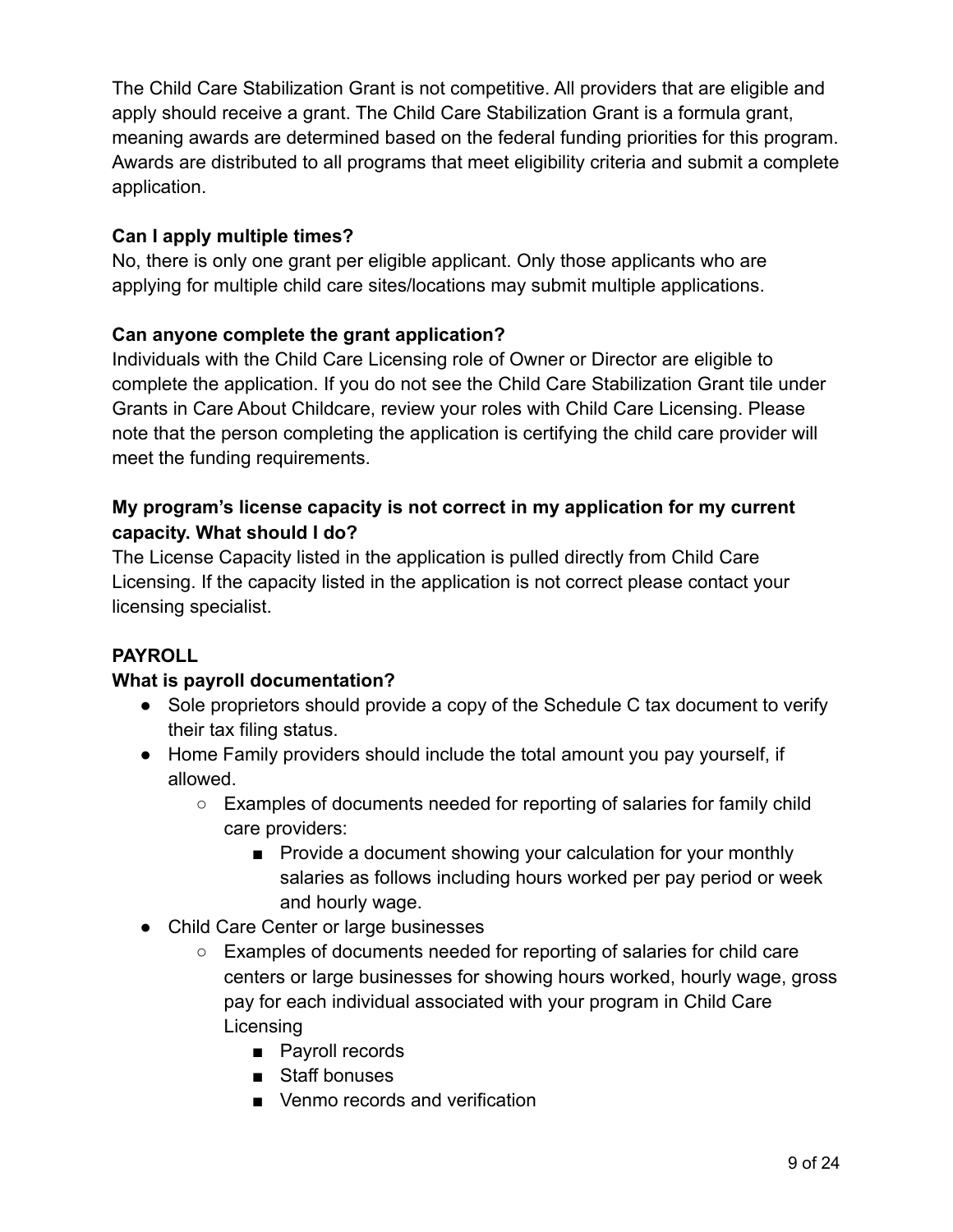■ Canceled checks and verification

**Do I have to report all employees individually or can I report the entire group?** Documentation must be provided for staff individually.

## **Are sole proprietors eligible for the enhanced base rate option?**

No. According to tax rules, sole proprietors are considered self-employed and are not employees of the sole proprietorship. They cannot pay themselves wages, cannot have income tax, social security tax, or Medicare tax withheld, and cannot receive a W-2 from the sole proprietorship. Therefore we are not able to verify the enhanced base rate criteria of paying 51% of your staff \$15 per hour.

# **How do I report that I have hired employees and request the enhanced payment?**

You will be able to opt in to the enhanced payment option with your monthly report.

# **I am an owner/director, but am not on the payroll. Am I eligible to receive the enhanced payment?**

The enhanced payment is intended to support increased wages for full-time or part-time staff members. A Family Home Provider who is an active employee and who is directly providing care or oversight of daily operations is eligible. A Director/Owner who is engaged in the day to day operations of the agency or who is considered a full-time or part-time employee of the agency would be eligible for the retention award.

## **Do I have to pay all of my staff a minimum of \$15 per hour?**

To continue to receive the enhanced payment rate of \$400 per licensed capacity slot, you are required to pay 51% of your staff a minimum of \$15 per hour. This could include but is not limited to board members, contractors, temporary staff and full- or part-time employees.

# **What if I did not meet the requirement of paying 51% of my staff a minimum wage of \$15 per hour within 60 days of the first grant payment?**

If there is indication that a provider has failed to meet Child Care Stabilization Grant Program requirements, it may result in discontinuation of future grant payments and recoupment of payments already made and/or referral to DWS Internal Audit for additional action.

## <span id="page-9-0"></span>**PAYMENT AND FUNDING**

**What if my check is lost, stolen or damaged?** Provide details in an email to [occstabilization@utah.gov](mailto:occstabilization@utah.gov).

# **How long will it take to receive my grant funding after being approved for payment?**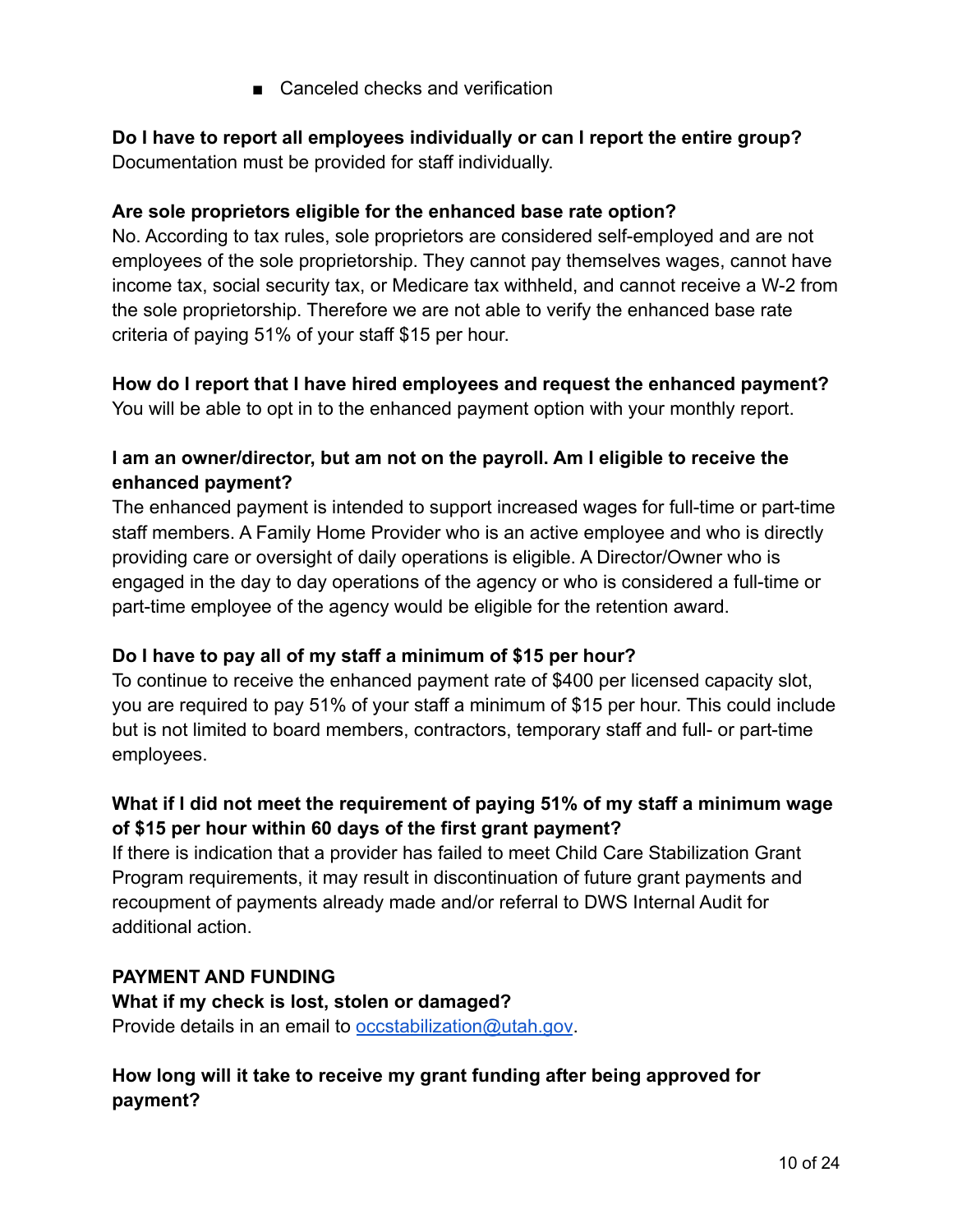Stabilization Grant funds for newly approved grants will be issued as a check mailed out the Wednesday after the application has been approved. You should receive the check within 10 business days, depending on mail schedules.

Ongoing monthly payments will be mailed the first Wednesday of each month. Please allow up to ten (10) business days, depending on mail schedules.

#### **Will the funding be issued in one or multiple payments?**

Programs will receive fixed monthly payments. The number of monthly payments will vary, depending on when a program submits their application and the months of the year that the program is open and serving children.

#### **Are the payments taxable?**

All payment programs are taxable income. For further questions on how these funds impact your tax situation, please consult with a CPA or tax expert.

**Will I receive a 1099?** Yes.

#### **How will I report this on my taxes?**

Your child care facility will receive a 1099 that would assist in the tax filing process.

#### **Can I get these funds and subsidy payments at the same time?**

Yes. Providers may receive subsidy payments during the grant period.

## **How long do I have to spend the grant funding?**

This funding is critical in assisting with stabilizing child care and assisting families. Therefore, you will need to spend the grant funding within two calendar months after receiving it. Payment will be adjusted if all funds are not spent in a timely manner.

Note: Expenses cannot have already been funded by a prior Child Care Development Fund program or reimbursed by another state or federal fund source.

## **Do I have to accept the full Grant award?**

No, on the application you can request to receive a lesser amount than the Office of Child Care has estimated for the type of care you provide, if the grant award exceeds your operating expenses.

## **I don't think my grant award was calculated correctly. What should I do?**

If you have questions about how your grant award was calculated, please contact the Child Care Stabilization Grants team at [occstabilization@utah.gov](mailto:occstabilization@utah.gov).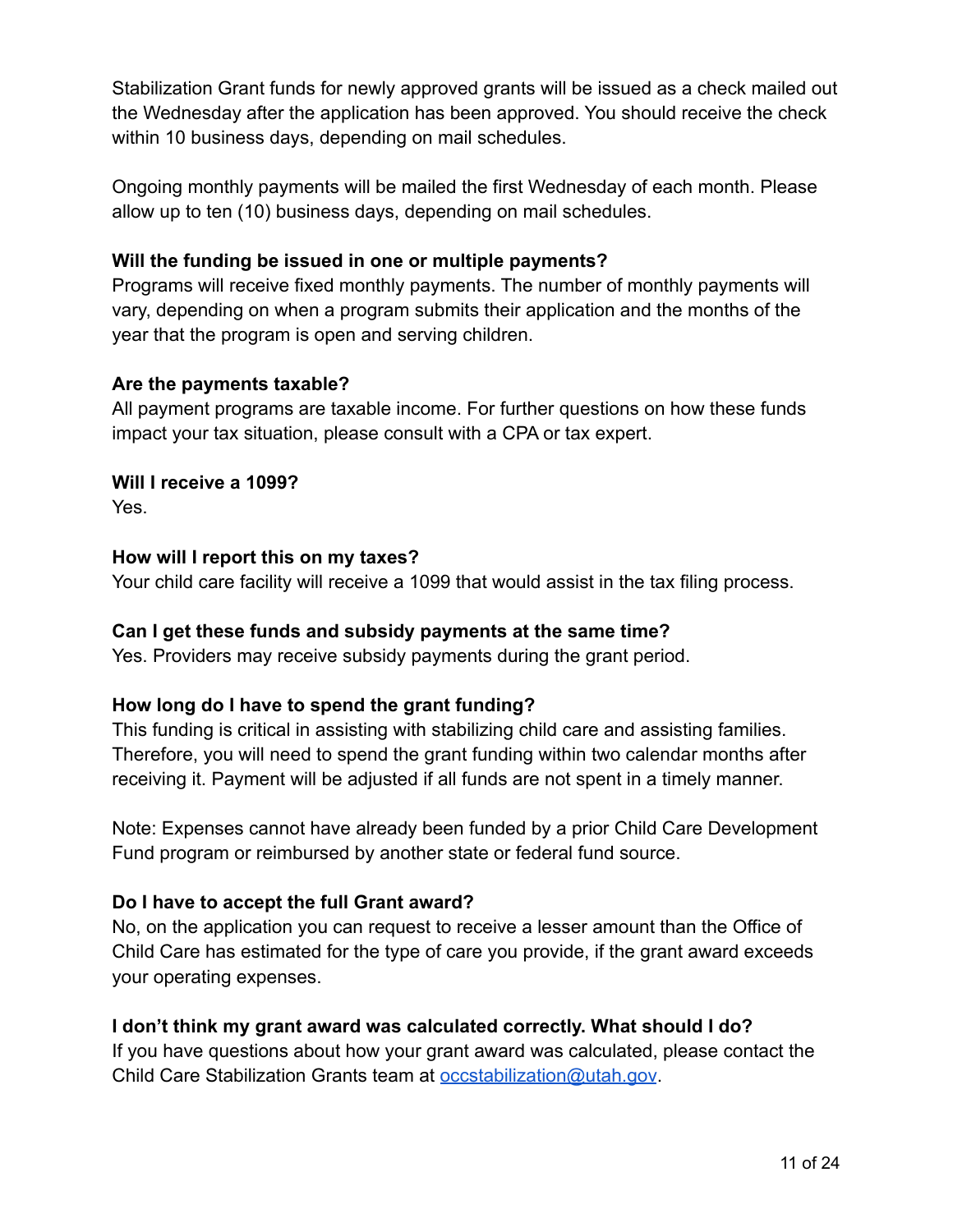# **My information has changed since I first applied. Will my grant award change?**

If you experience a change in your licensed or approved capacity, your operational status or your location, your grant award may be adjusted accordingly. Changes to your licensed or approved capacity or location should be reported to Child Care Licensing or appropriate regulatory agency. You may report changes to your operational status to [occstabilization@utah.gov.](mailto:occstabilization@utah.gov) Please include your application number in the subject line.

# **Under what circumstances would the Office of Child Care stop issuing grant payments?**

Programs' receipt of grant payments is contingent on their compliance with the grant terms and conditions. OCC may stop issuing grant payments to programs when:

- There is a founded case of abuse and/or neglect against a provider
- A provider loses their licensed or regulated status
- A provider chooses to permanently close
- Monthly Reports are not completed in a timely manner

OCC may stop issuing grant payments when funding is no longer available.

# **Do I need to return funds that I received and am not able to spend on allowable items during the expense period?**

Yes, programs are required to repay all unspent funds.

# **What are the consequences for a provider who applied for and accepted these funds not meeting the funding requirements?**

If there is indication that a provider has failed to meet Child Care Stabilization Grant Program requirements, it may result in discontinuation of future grant payments and recoupment of payments already made.

## **Are there any circumstances where I will be required to pay these funds back?**

These funds do not constitute a loan and child care providers who comply with funding requirements will not be required to pay them back. However, funding recipients found to have violated the terms of the application process or certification may have prior payments recouped and future payments discontinued.

## <span id="page-11-0"></span>**ALLOWABLE EXPENSES**

## **What are allowable expenses?**

Programs that spend grant funds on allowable uses will be considered compliant with this certification. Family home providers will need to follow the IRS Publication 587 and utilize the Time-Space percentage formula when using funds for allowable expenses. For further questions about the Time-Space percentage, please consult with a CPA or tax expert.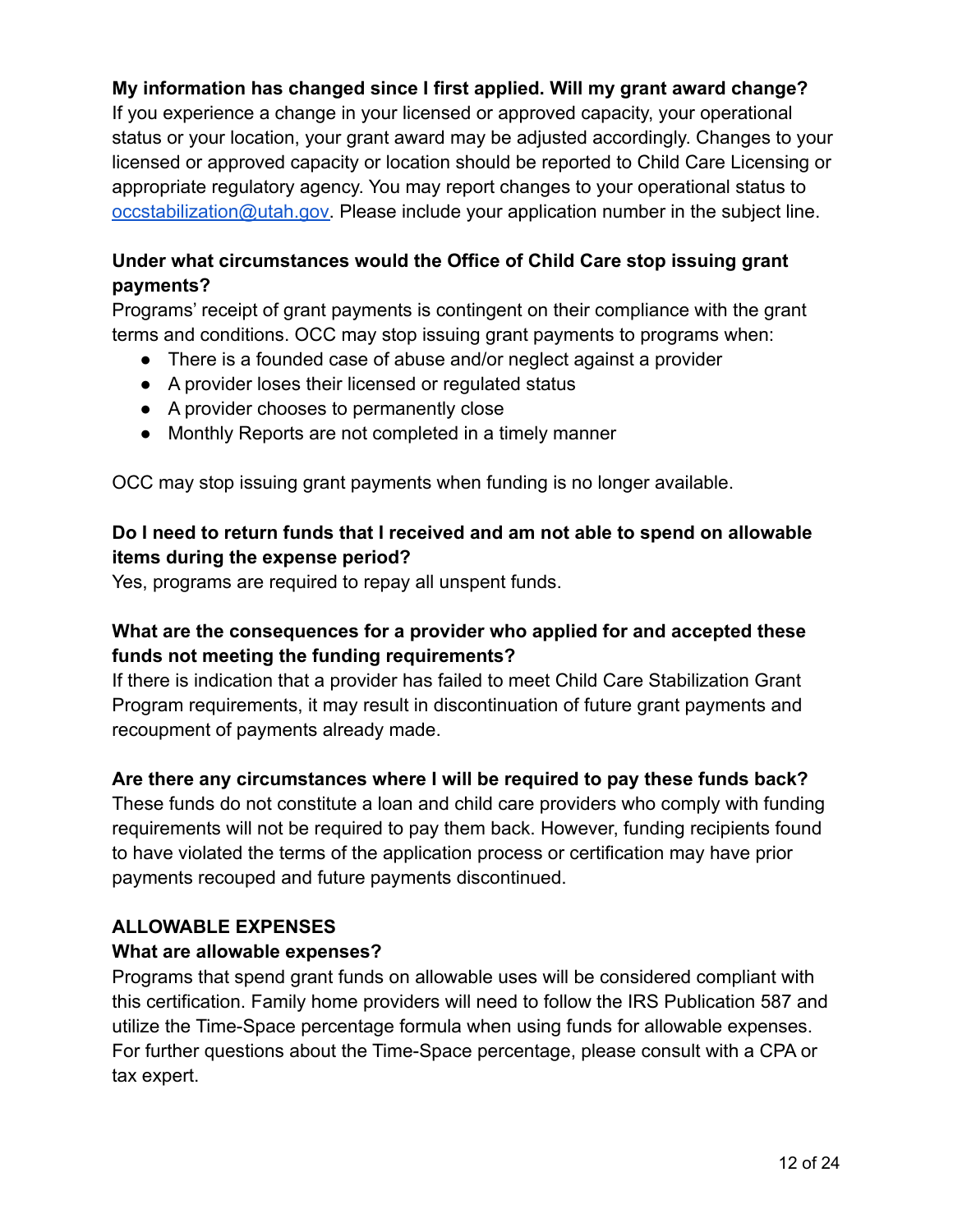## **Can these funds be used to help cover the costs of consulting with a tax preparer?**

Yes, as this is a business expense.

#### **What is the timeframe I need to spend the funds?**

The Stabilization Grant funds are intended to cover expenses in the month funds were issued. For example, funds received for January are expected to cover expenses incurred in January. However, we have allowed for some flexibility for liquidating the funds with the understanding that depending when the check was mailed and received, it could impact when expenses are paid. Therefore, you will need to spend the grant funding within two calendar months after receiving it. Payment will be adjusted if all funds are not spent in a timely manner.

*Note:* Expenses cannot have already been funded by a prior Child Care Development Fund program or reimbursed by another state or federal fund source.

#### **How can I spend these funds?**

Funds must be spent on the following to support necessary and reasonable costs of maintaining or enhancing high-quality care:

- Personnel costs: Wages and benefits for child care program personnel, including increases in compensation for any staff in a child care center or family child care providers and their employees; health, dental and vision insurance; scholarships; paid sick or family leave; and retirement contributions.
	- Other examples of allowable personnel costs include ongoing professional development or training, premium or hazard pay, staff bonuses and employee transportation costs to or from work. Funds may also be used to support staff in accessing COVID-19 vaccines, including paid time off for vaccine appointments and to manage side effects, as well as transportation costs to vaccine appointments.
	- Professional development on social/emotional curriculum or trauma and purchasing related materials (e.g., books, videos).
- Rent, utilities, and insurance: Rent (including rent under a lease agreement) or payment on any mortgage obligation, utilities, facility maintenance or improvements, or insurance. It also may include late fees or charges related to late payment.
- Facility maintenance and improvements: Subgrant funds may not be used for construction or major renovations.
	- Acceptable expenses may include, but are not limited to, building or upgrading playgrounds, renovating bathrooms, installing railing, ramps, or automatic doors to make the facility more accessible, and removing non-load bearing walls to create additional space for social distancing. In addition, maintenance and minor renovations to address COVID-19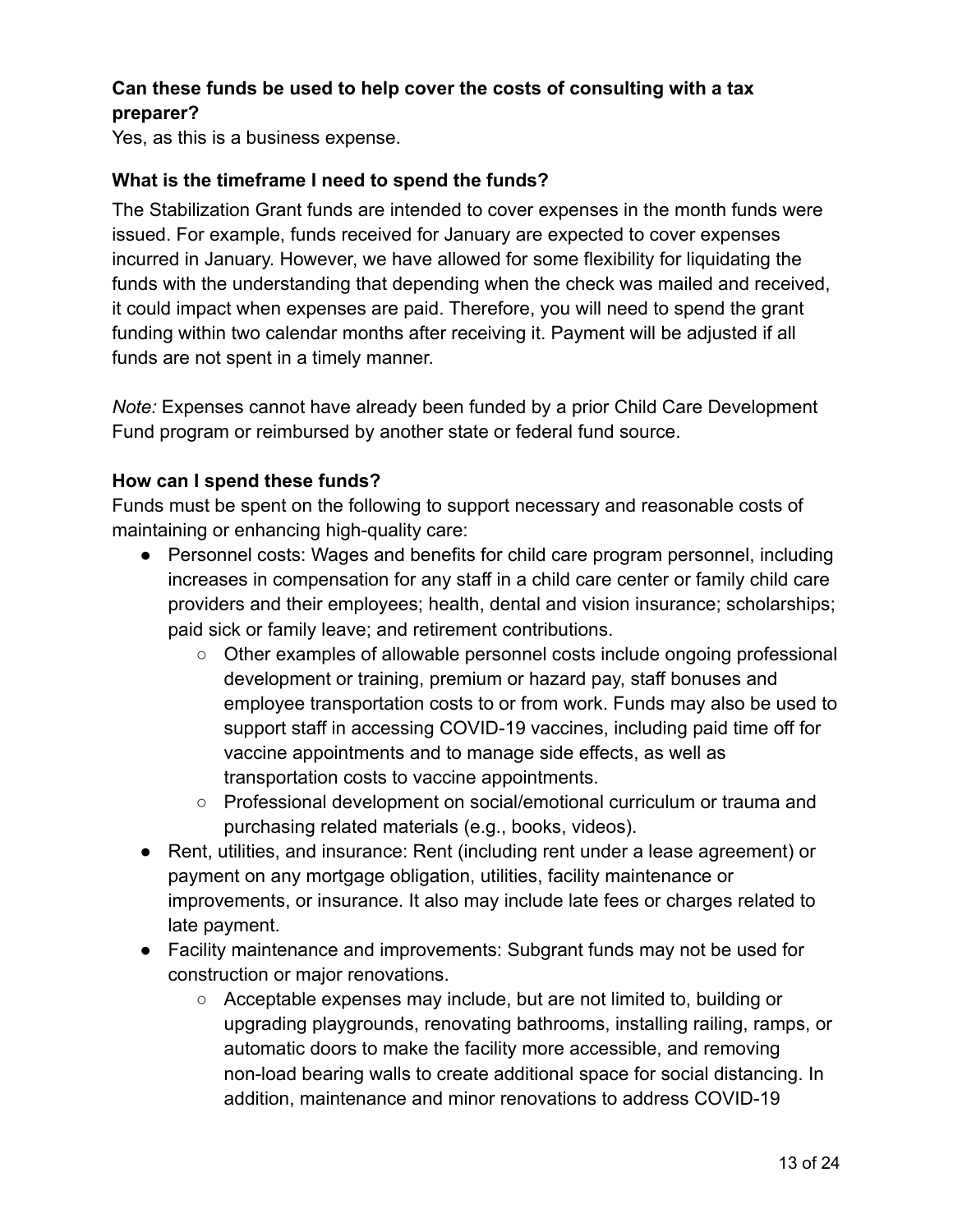concerns are appropriate, as are any facilities improvements that make programs inclusive and accessible to children with disabilities and family members with disabilities. Please inform your Child Care Licensing Specialist about any planned renovations.

- Personal protective equipment, cleaning, and other health and safety practices: Personal protective equipment (PPE), cleaning and sanitization supplies and services, or training and professional development related to health and safety practices.
	- Uses of funds under this category are not limited to those designed specifically in response to the COVID-19 public health emergency and may include equipment, supplies, services and training that support meeting state and local health and safety guidelines, including those related to the prevention and control of infection diseases, prevention of sudden infant death syndrome and use of safe sleep practices, administration of medication (consistent with standards for parental consent), prevention and response to emergencies due to food and allergic reactions, building and physical premises safety, prevention of shaken baby syndrome and abusive head trauma and child maltreatment, response planning for emergencies from a natural disaster or a man caused event, handling and storage of hazardous materials and the appropriate disposal of bio contaminants, appropriate precautions in transporting children, pediatric first-aid and CPR, and recognition and reporting of child abuse and neglect.
- Equipment and supplies: This category includes purchases of or updates to equipment and supplies to respond to the COVID-19 public health emergency.
	- $\circ$  So long as the equipment and supplies are in response to the COVID-19 public health emergency, they may include indoor and outdoor equipment and supplies that facilitate business practices consistent with safety protocols and developmentally appropriate practice, as well as business items needed to respond to new challenges, such as business software and upgrades.
- Goods and services: Any material goods or service necessary for the operation of a child care program.
	- $\circ$  Examples of goods that might be necessary to maintain or resume child care services include food and equipment and materials to facilitate play, learning, eating, diapering and toileting, or safe sleep.
	- Examples of services that are allowable include business automation training and support services, shared services, child care management services, food services, and transportation.
	- Relief from copayments and tuition payments for families
	- This category also covers fees associated with licensing and costs associated with meeting licensing requirements.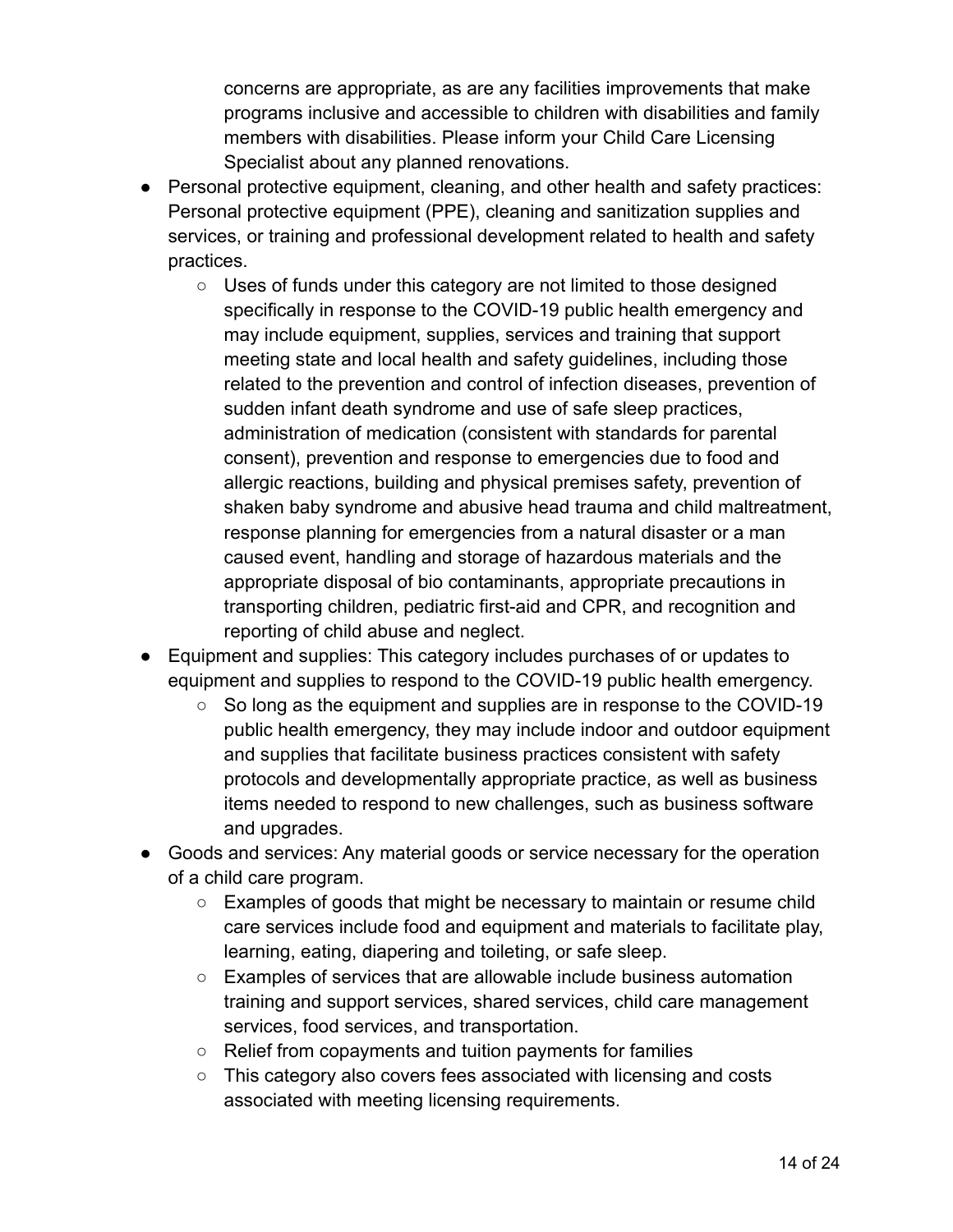- Mental health supports: Providers may use these funds to support the mental health of children and employees.
	- Infant and early childhood mental health consultation (IECMHC), an evidence-based, prevention-based strategy that teams mental health professionals with people who work with young children and their families to improve their social, emotional, and behavioral health and development in the settings where children learn and grow, is one example of an allowable mental health support. Funding for one-on-one child support for behavioral needs.
	- $\circ$  The wellbeing of caregivers is also important to stabilizing the child care sector because the mental health and wellbeing of staff impacts training, recruitment, and retention as well as the level of care provided to children. Mental health consultations for staff and other types of mental health support and reimbursements to staff are also allowableProgram consultation services for mental health or mental health related programs.

## **Under this grant, how can I apply for the funding to expand my center? Right now I have home-based child care. I am looking to put a small addition on my home, which will allow me to expand to a Group Family Child Care Center.**

These funds cannot be used for expansion or new construction. Stabilization Grant funds can only be used for repairs/improvements, not additions/expansions.

## **Do I need to spend the money on the same categories every month?**

No, you can change the categories that the money is spent in each month. However, it must be spent on the categories allowable for the grant as defined in the grant agreement.

# **Do I need to save and submit receipts associated with this grant?**

Yes. Providers must save the receipts for purchases made with these grant funds for six years. Providers may be asked to submit these receipts to Workforce Services. If a provider is unable to provide receipts and documentation upon request, they may be required to repay part or all of the grant funds.

# **Can I use the money for start-up costs for a new facility?**

Child Care Stabilization Grant funds are intended to help existing programs remain stable during the pandemic. Grant funds may not be used to open a new facility or re-open a program that has permanently closed. However, grant funds may be used for general operating expenses and can free up other revenues, such as private tuition or subsidy payments as needed. Available Workforce Services grant opportunities can be found at [jobs.utah.gov/department/rfg/childcare.html](https://jobs.utah.gov/department/rfg/childcare.html)**.**

## **What are minor renovations?**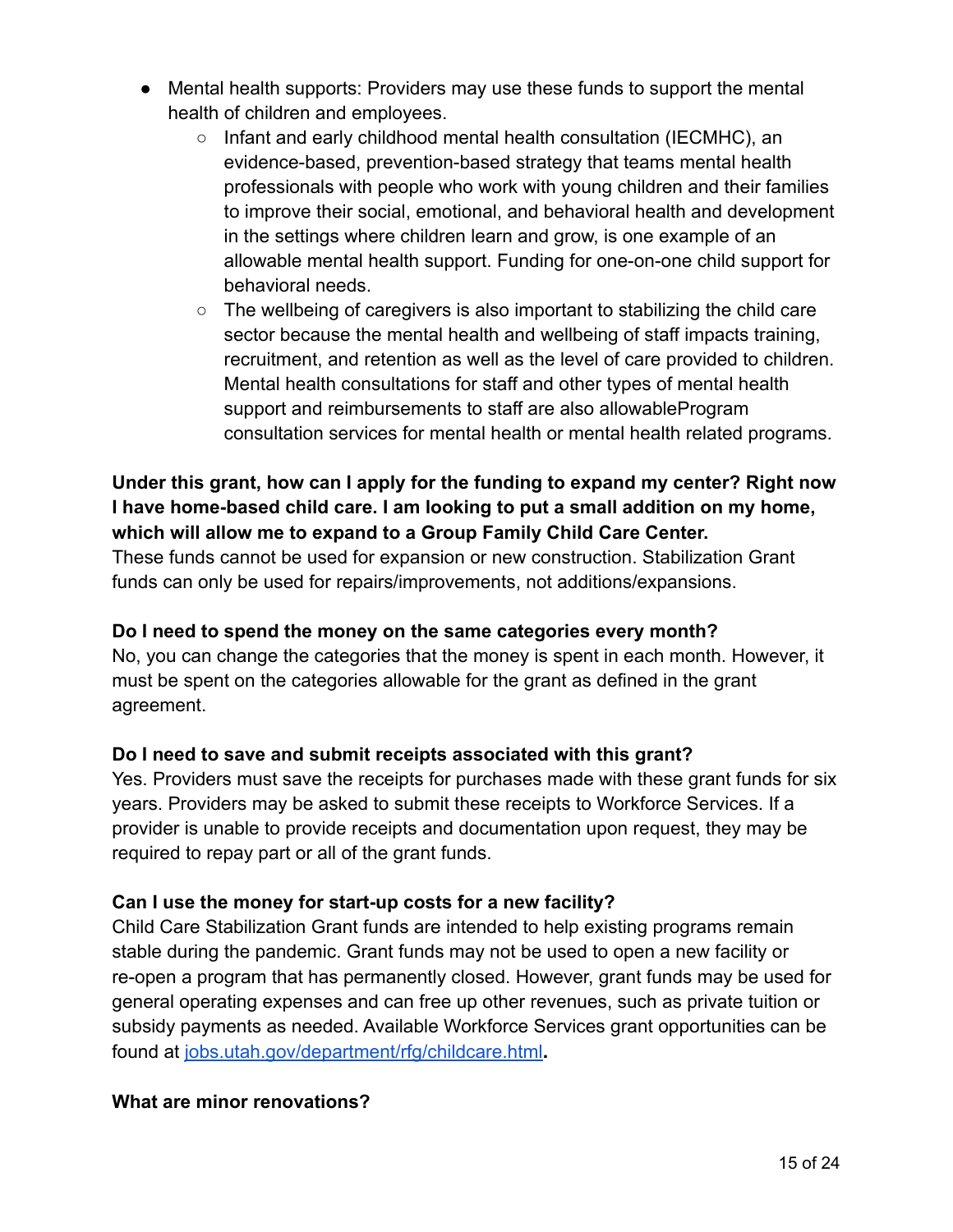The following are examples of minor renovations, which are allowable expenses:

- Upgrading the kitchen to add safe electrical outlets and fix plumbing fixtures.
- Installing new HVAC to improve ventilation.
- Installing smoke detectors, a sprinkler system, or other fire warning device.
- Installing secure storage for hazardous materials.
- Replacing or installing cabinets to provide adequate storage space for each child's personal belongings.
- Remediating lead paint and/or lead pipes.
- Repainting walls with non-toxic paint.
- Improving food preparation areas.
- Installing room dividers.
- Improving internal play space.
- Installing age-appropriate plumbing, such as child-sized toilets and sinks.
- Purchasing materials and play equipment to improve outdoor spaces.
- Install plexi-glass barriers to a program entrance.
- Expand outdoor play and gathering spaces.
- Replacing windows or doors.
- Completing minor roof repair.
- Removal of non-load bearing walls to create additional space for social distancing.
- Updating sidewalks to provide a safe pathway for children.
- Installation of rails and ramps to increase accessibility for individuals with disabilities.

#### **What are major renovations?**

Major renovations, construction or the purchase or improvement of land are not allowable expenses. Major remodeling or renovations are not allowed for these funds. Major renovations are defined as:

- (1) structural changes to the foundation, roof, floor, exterior or load-bearing walls of a facility, or the extension of a facility to increase its floor area; or
- (2) extensive alteration of a facility such as to significantly change its function and purpose, even if such renovation does not include any structural change.

The following are examples of capital improvements or major renovations:

- Structural changes to the foundation, roof, floor, exterior or load-bearing walls of a facility (minor renovations are allowable)
- Alteration of a facility such as to significantly change its function and purpose, even if such renovation does not include any structural change
- The purchase or improvement of land and/or facilities

If you have questions on whether an expense is a minor or major renovation, please contact [occstabilization@utah.gov.](mailto:occstabilization@utah.gov)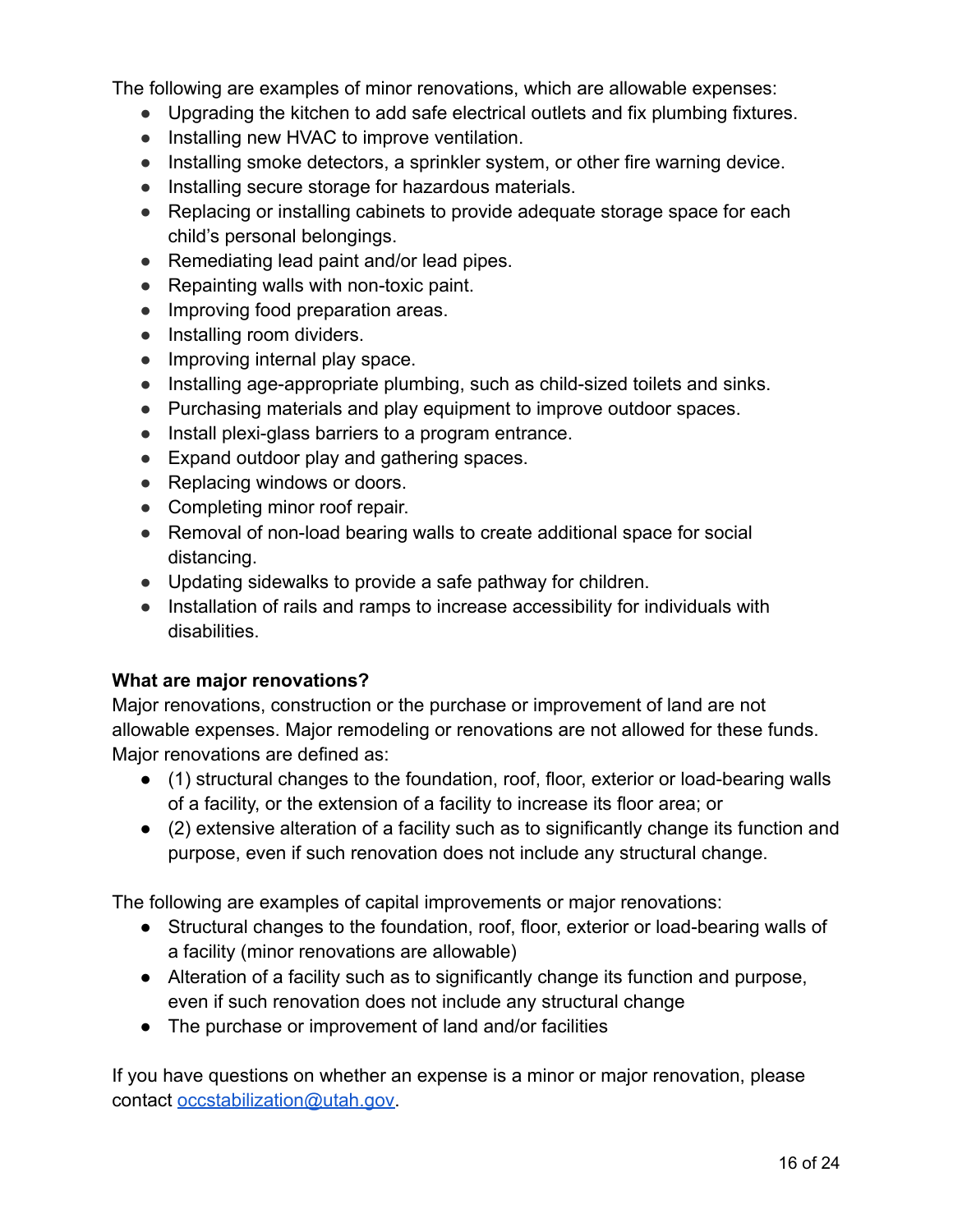## **Do I need to submit receipts?**

You are not required to submit receipts with your monthly reports, unless requested by Workforce Services. However, child care programs are required to maintain receipts for all expenses associated with this funding for a period of six years.

#### **Do receipts need to be dated during a certain period?**

All expenses and receipts need to be dated December 1, 2021 - September 30, 2023.

#### **Will I need to do a monthly and/or final report?**

Programs will need to complete monthly reports beginning 60 days after authorization. Programs will be required to report what amounts have been spent in each of the allowable categories.

## **What are the consequences for a provider who applied for and accepted these funds not meeting the funding requirements?**

If there is indication that a provider has failed to meet Child Care Stabilization Grant requirements, they will receive written notice and have an opportunity to clarify and/or correct any non-compliance. Failure to make the required corrections, and/or indication that a provider provided false or misleading information to the Department of Workforce Services with regard to the funding requirements, may result in discontinuation of future eligibility for grant funds, recoupment of payments already made, and/or referral to DWS Internal Audit for additional action.

# **For staff mental and physical health can we purchase some workout equipment for staff for an on-site workout area at our daycare?**

Workout equipment is not an allowable purchase.

# **Where do I put my car cost if the car is used specifically for child care transportation?**

Please put this information on the Goods and Services section.

● The Office of Child Care Information Memorandum regarding ARPA Stabilization grants specifies that transportation is an allowable cost. Based on this, providers are allowed to use funds to cover costs associated with using a vehicle for business purposes (including payments, repairs/ maintenance, gasoline costs based on the federal mileage guidelines of 56 cents per mile, the portion of vehicle insurance that correlates with the percentage of time the vehicle is used for child care purposes exclusively). Providers can only use the funds to cover costs associated with the business and should allocate costs accordingly.

# **What is the CDFA number?**

The CFDA is 93.575.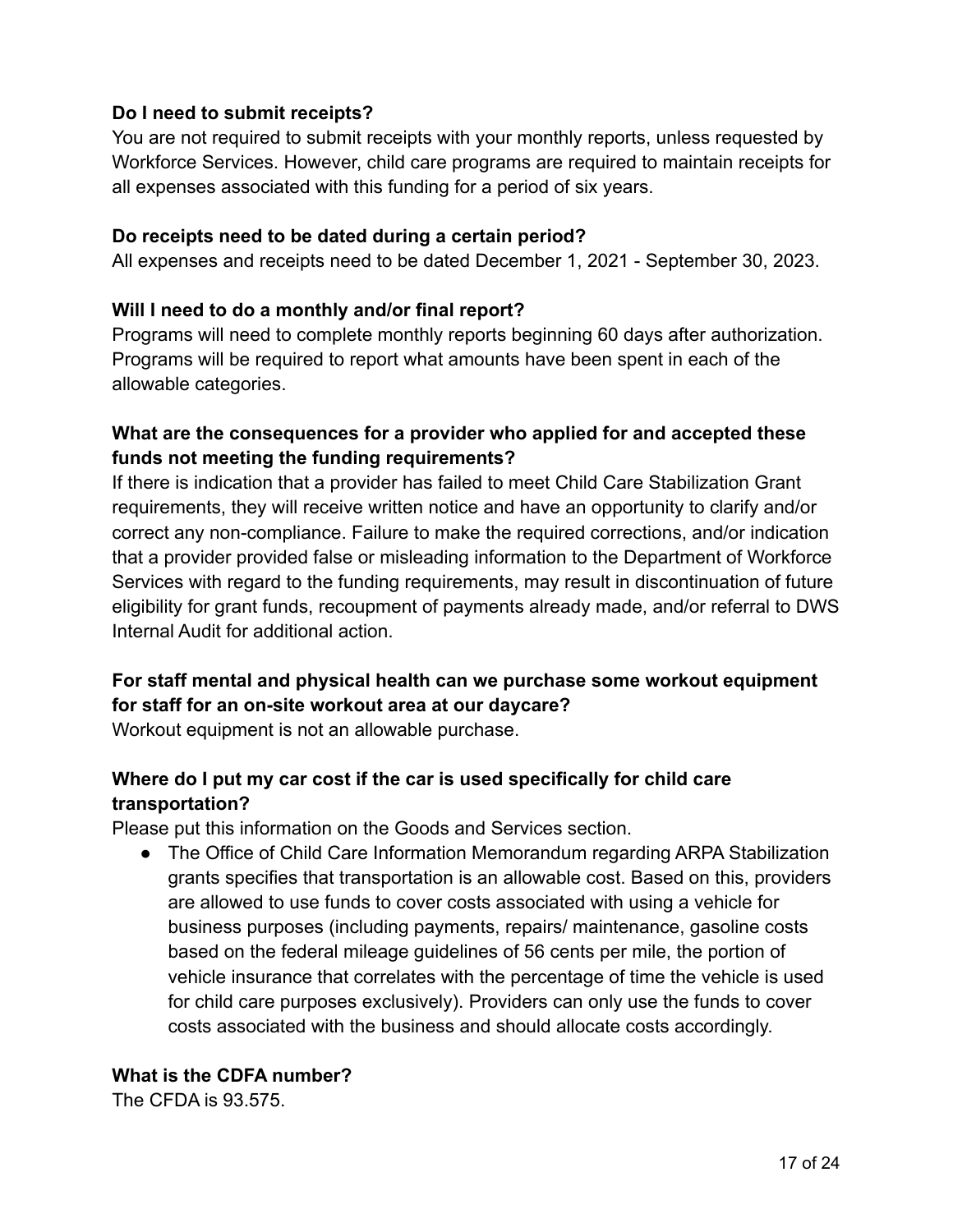## <span id="page-17-0"></span>**TAX CONSIDERATIONS**

#### **How do I pay myself if I am a sole proprietor?**

If you are a sole proprietor paying yourself, you need to have (1) proof of payment such as a payroll report or pay-by-check, bank transfer, or app payment where it documents that this was payroll for a given period in the memo section and (2) it does not exceed revenue for the same time period. For example, if you took in \$1,000 for the month in revenue, you could not claim payroll of \$1500.

#### **How does a sole proprietor pay themselves?**

A family child care provider or owner may enter what you pay yourself in salary equivalent. To find this number, you could use the number from Line 31 of your 2021 Schedule C. The amount listed reflects your net annual income (your "take home" pay for calendar year 2021 after paying the financial obligations and operating expenses of your child care business). Divide the number listed on line 31 by 12 months if you want to determine your average monthly net pay. This is a reasonable number to use as your salary equivalent (net profit) for March 12, 2021 through the date you prepare your grant report.

#### **If I pay myself, how much will I owe in taxes?**

It will depend on your personal finances. For most providers, this may be about 30-40% in taxes. Please consult with your account or tax advisor for your specific situation.

## **Can I use the stabilization grant funds to pay my federal taxes?**

No. Using Child Care Stabilization Grant funds to pay federal taxes is not an allowable expense. For further guidance on the tax implications of the Child Care Stabilization Grant, please contact your accountant or financial advisor. You may use grant funds to pay for an accountant or financial advisor.

#### **Can payroll taxes be included in my personnel costs?**

Yes, payroll taxes are an allowable operating expense. For more information, go to the Code of Federal Regulations CFR 200.470.

#### **Can I use grant funds to pay property tax?**

Yes. Your regular property tax expense is part of your regular mortgage payment. You may not use grant funds to pay property tax debt. For more information, go to the Code of Federal Regulations CFR 200.470.

#### **Can I use grant funds to pay for financial consultation to help me consider how to use the grant funds?**

Yes. Working with a financial consultant is an allowable operating expense. It might show up in your budget as a professional services line item.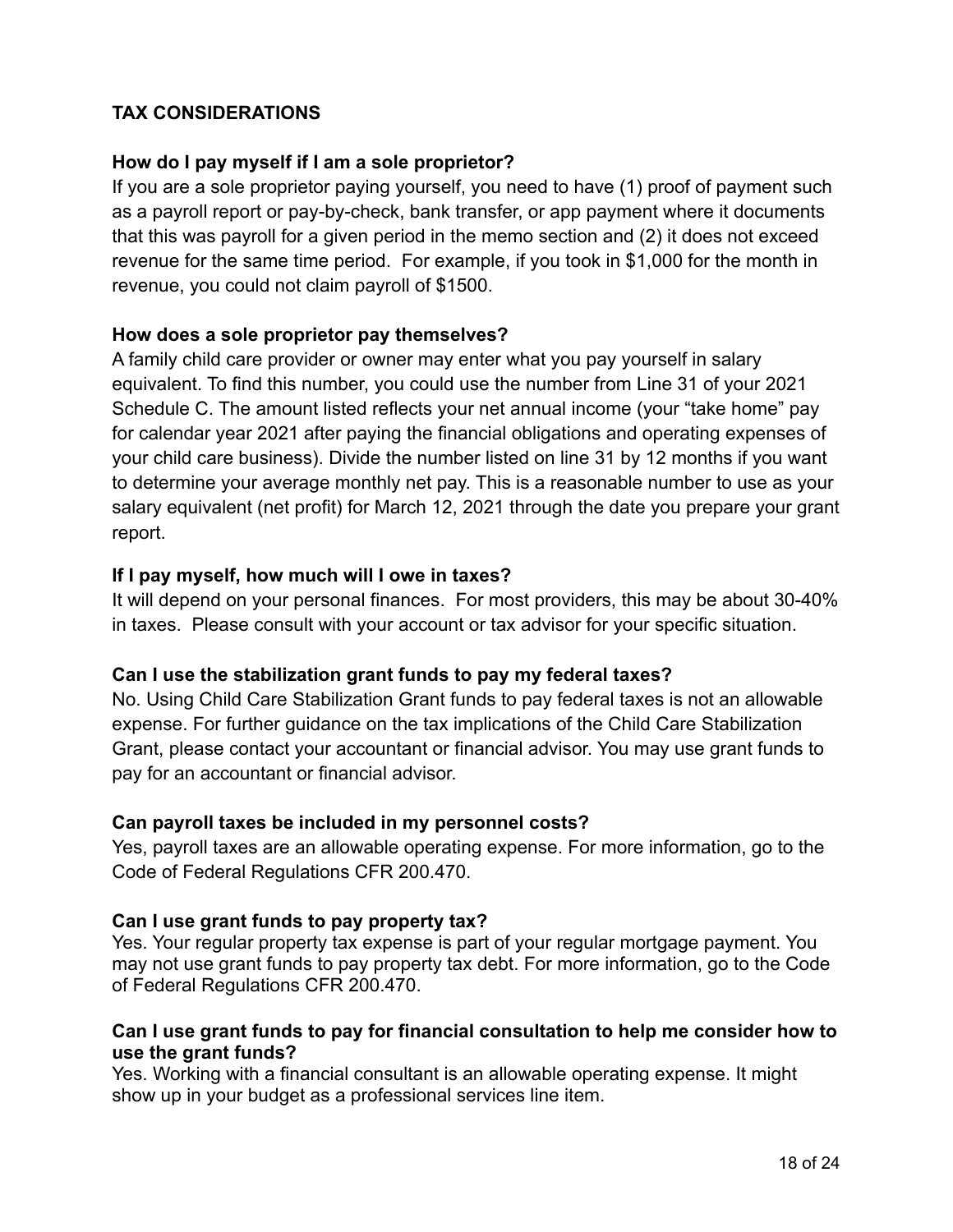#### **It is important to know you cannot claim expenses already paid for by:**

- **•** The Paycheck Protection Program
- Employee Retention Tax Credit
- Families First Coronavirus Relief Act (such as Emergency or Family Leave)
- Any other stimulus and relief funding program

# <span id="page-18-0"></span>**MONTHLY REPORTING**

#### **How will I be notified of the monthly report?**

Providers were notified via email of monthly reports available to complete on April 4, 2022.

#### **How will I complete the monthly report?**

The monthly report will be completed as part of your Child Care Stabilization Grant application in Care about Childcare. You will be required to report how you spent the Stabilization Grant funds in each allowable area. Click on the due date to open the monthly report.

#### **When will the monthly reports be due?**

Monthly grant reports are due 60 days after authorization. For example, if the Stabilization Grant application was approved on January 5, 2022, then the January Monthly Report would be due March 5, 2022. Remember to save the receipts for purchases made with these grant funds for six years. You may be asked to submit these receipts to Workforce Services.

#### **Why does my monthly report show as overdue?**

Overdue status indicates that a monthly report was not submitted within 60 days of the payment issuance. This message is automatically generated based on the application date regardless of reporting system availability. Complete all due and overdue reports by the 5th of the following month.

# **What happens if I do not submit a monthly grant report within 60 days after authorization or my monthly report is overdue?**

Your monthly grant issuance will stop or pause until the monthly report is completed.

#### **What happens if I do not submit my monthly report by the 5th of each month?**

Failure to submit a monthly grant report by the due date will result in a delay or stop issuance of your grant payment.

#### **How do I keep track of my expenses?**

● Providers are responsible for keeping track of the monthly expenses, invoices, receipts and/or ledgers.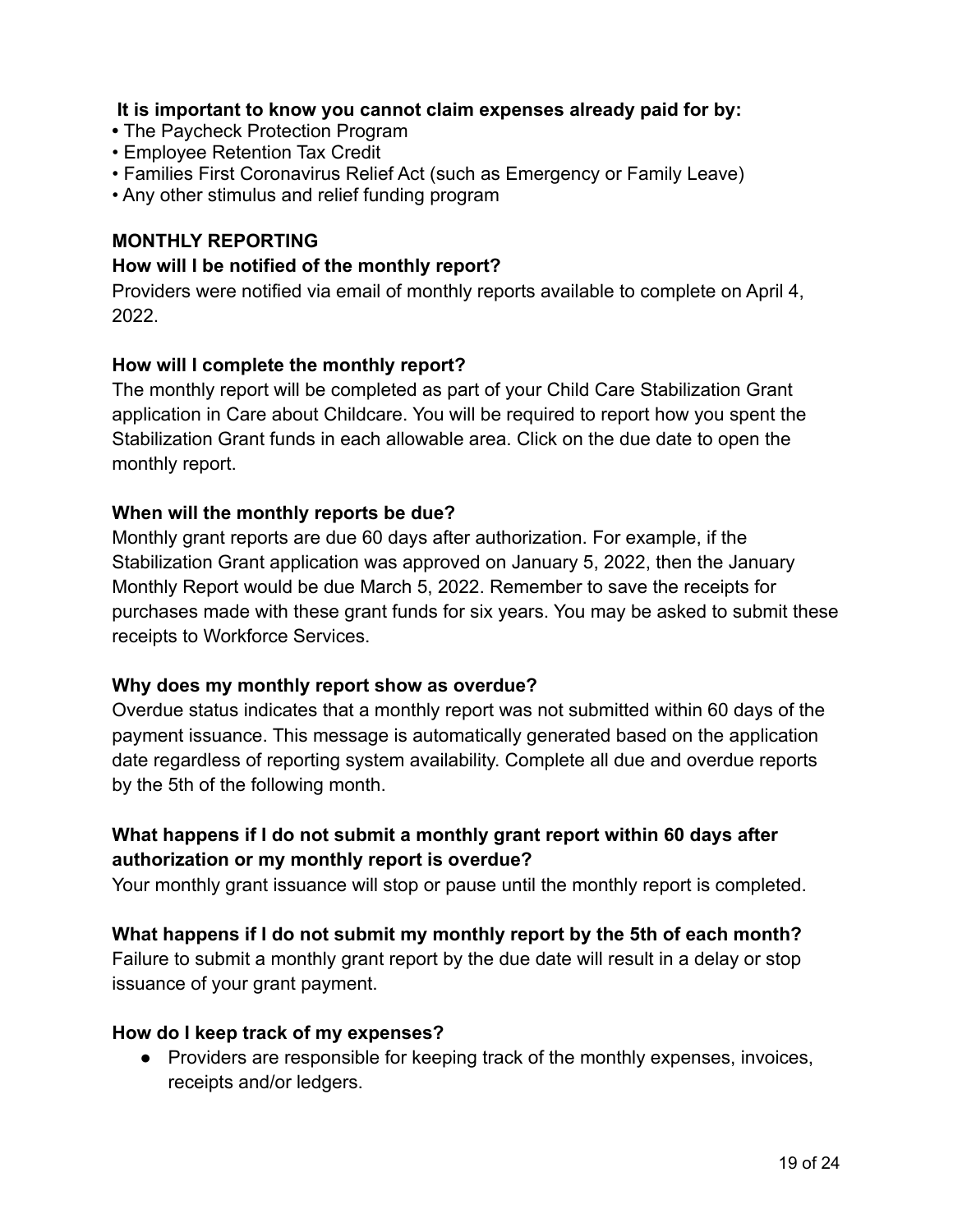- Providers can keep track of these expenses using a method that works best for your program.
- For example, providers create and use a spending log or excel spreadsheet to document monthly expenses and save supporting documents to verify the expenses.
- Remember to save the receipts for purchases made with these grant funds for six years. You may be asked to submit these receipts to Workforce Services.

#### **How will I report payroll on the monthly report?**

See [Payroll FAQ](#page-8-0) above.

#### **How do I report that I have hired employees and request the enhanced payment?**

- You will be able to opt in to the enhanced payment option with your monthly report.
- Check the "OPT IN" option on your monthly report.
- One full month of payroll documentation will be required to be uploaded with the monthly report.
- Payroll verification of the \$15 per hour for 51% of your staff is required on a monthly basis to continue your ongoing eligibility to receive the enhanced payment.

#### **How can I upload my report(s) that show overdue?**

Click on the OVERDUE link for each month and it should take you to the monthly report.

## **Am I required to submit a monthly report and expenses for December?**

You are not required to submit a monthly report for December. This is a current defect that is in the process of being fixed.

#### **Where do I report parent scholarships or supplemental parent payments?**

Report under the Goods and Services section, under "Other goods and services" and provide details in the description box.

#### **How do I upload multiple documents?**

You will only be able to upload one file. Try to combine all files into one file format or you can upload the additional documents to your application through the Child Care Stabilization Grant tile on [Care About Childcare](https://jobs.utah.gov/occ/cac.html).

#### **How do I upload additional documents?**

Upload the additional documents to your application through the Child Care Stabilization Grant tile on [Care About Childcare](https://jobs.utah.gov/occ/cac.html).

- Click the Application link
- Scroll down.
- Click the Upload Additional Files button and select the appropriate file type.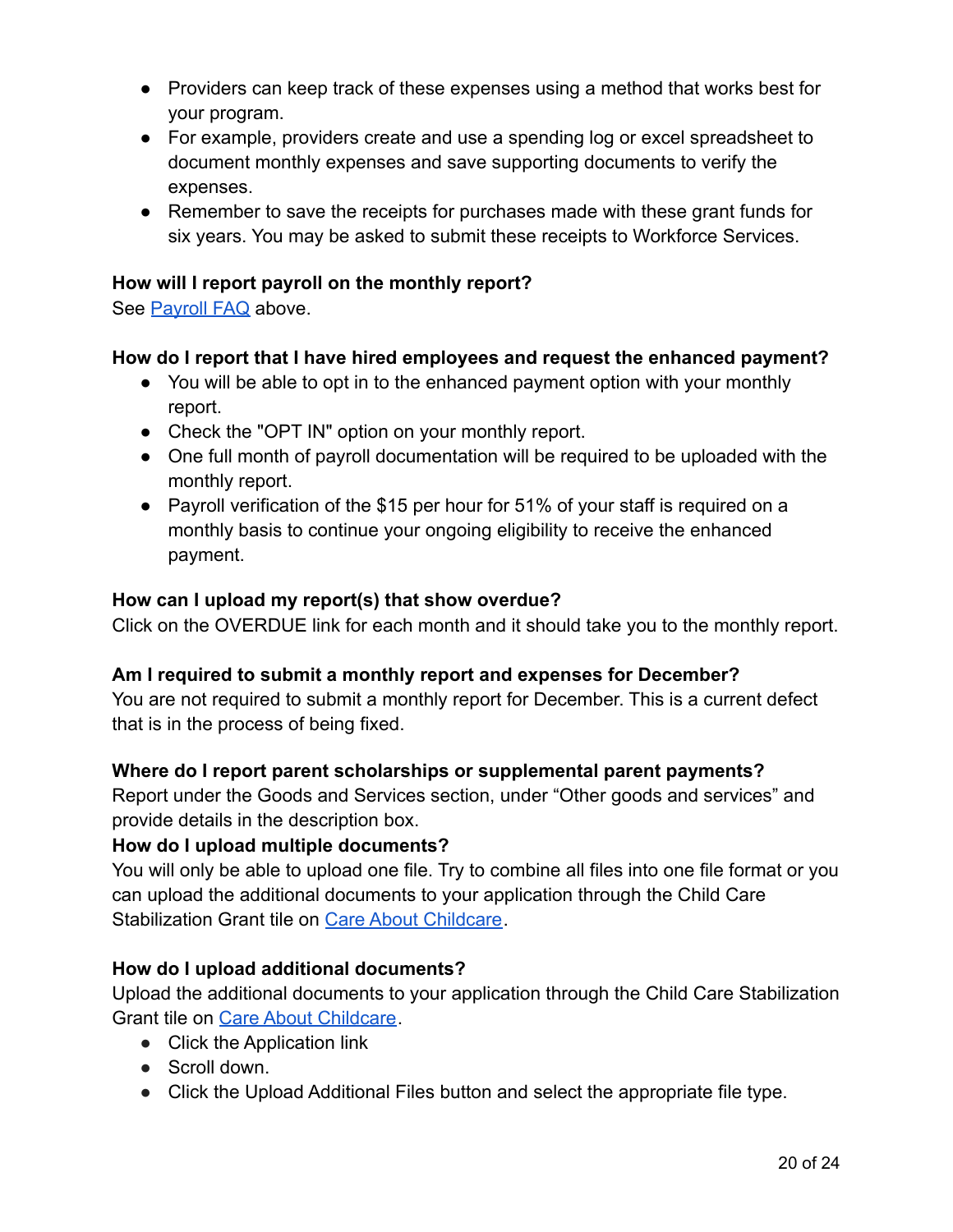- Multiple document uploads are accepted.
- Save files with month/year identified.

# **For the monthly reports, do I need to list expenses that exceed the amount of the grant?**

Enter the Monthly Grant Expenditure amounts utilized from the Stabilization Grant only. Do not enter your total monthly expenses if other revenue or reimbursements were used. For example, in the Food and Nutrition field, enter the amount of Stabilization Grant funds you used to pay for this expense. Do not include any amount your program will be reimbursed if you participate in a food program.

## **My expenses exceed the grant, do I report my total expenses?**

No, only report the expenses for which Stabilization Grant funds were used. Over reporting of expenses will need to be verified.

#### **What happens if I am not able to spend all the grant funds allocated?**

Providers who submit spending reports with expenses totaling less than the funded amount each month are expected to return the unspent funds. Please email OCCstabilization@utah.gov to adjust grant payments to match your program expenditures to avoid underspending of funds.

# **As a licensed family provider, do I report my total mortgage and/or other facility expenses?**

No, only report the amount of funds used based on the IRS Time-Space percentage formula to meet the allowable portion.

## **How long do I have to submit my monthly report?**

Monthly grant reports are due 60 days after authorization. For example, if the Stabilization Grant application was approved on January 5, 2022, then the January Monthly Report would be due March 5, 2022.

## **How do I opt in for an enhanced grant amount on the monthly report?**

- Check the "OPT IN" option on your monthly report.
- One full month of payroll documentation will be required to be uploaded with the monthly report.
- Payroll verification of the \$15 per hour for 51% of your staff is required on a monthly basis to continue your eligibility for the enhanced payment.

#### **How do I fix the expense report error?**

- Every field needs to be completed. Enter zero (0) or n/a if not applicable or available.
- How to troubleshoot issues: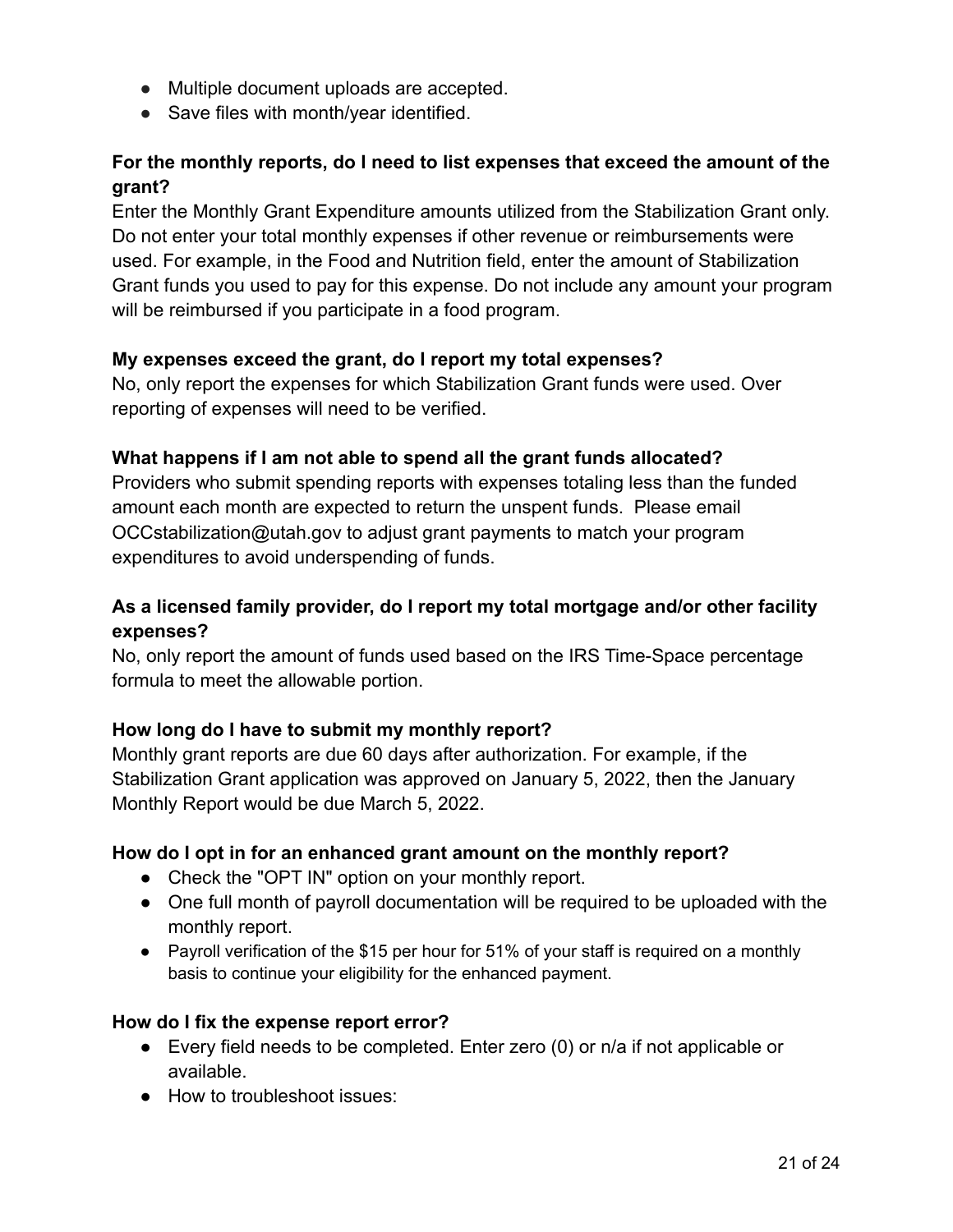- 1. Open an Incognito Window in Chrome
	- a. Click on the settings menu
	- b. Select new incognito window
	- c. Copy and paste the Care About Childcare link
- 2. Clear the history (cookies or cache) from your browser
- 3. Try a different browser, such as Mozilla Firefox
- 4. Try uploading a different format (ex: photo format, .jpg or .png)
- 5. Make sure every field is completed even if it's a zero
- 6. Refer to provider help attachment for further troubleshooting issues

#### **What are the requirements for an emergency substitute?**

An emergency substitute is to be used in the event of an emergency where the provider must leave the home and they are unable to have any of their current caregivers cover for them.

- The substitute should be at least 18 years old, substituting for the minimum amount of time possible or for less than one business day, and sign a written background statement before being left alone with the children.
- Child Care Licensing may grant an emergency variance to the emergency substitute rules for up to 10 working days.
- The Emergency Substitute Rules are found in our Interpretation Manuals.
- For Licensed Family Providers the rules are in Section 14 #15-17 of the Licensed Family Interpretation Manual.
- For Residential Certificate Providers the rules are in the Residential Certificate Interpretation Manual Section 14 #11-13.
- The Emergency Substitute Variance can be found in Section 10 of the License Family and Residential Certificate Interpretation Manuals.
- Link to the Interpretation Manuals: [childcarelicensing.utah.gov/Rules.html](https://childcarelicensing.utah.gov/Rules.html)

# **Is there a DWS Contract number, Sams or Duns number for the Stabilization grant?**

No, the Stabilization Grant does not have a contract number since this is a beneficiary program and does not follow the traditional grant process.

# **What are the certifications and agreements I legally attested to when I completed the application for the Stabilization Grant?**

- I will implement policies in line with guidance and orders from state, territorial, tribal and local authorities, and also implement policies in line with guidance from the Centers for Disease Control and Prevention (CDC).
- I agree to pay each employee at least the same amount in weekly wages and maintain the same benefits for the duration of the subgrant.
- I agree to not involuntarily furlough any employees from the date of application submission through the duration of the grant.